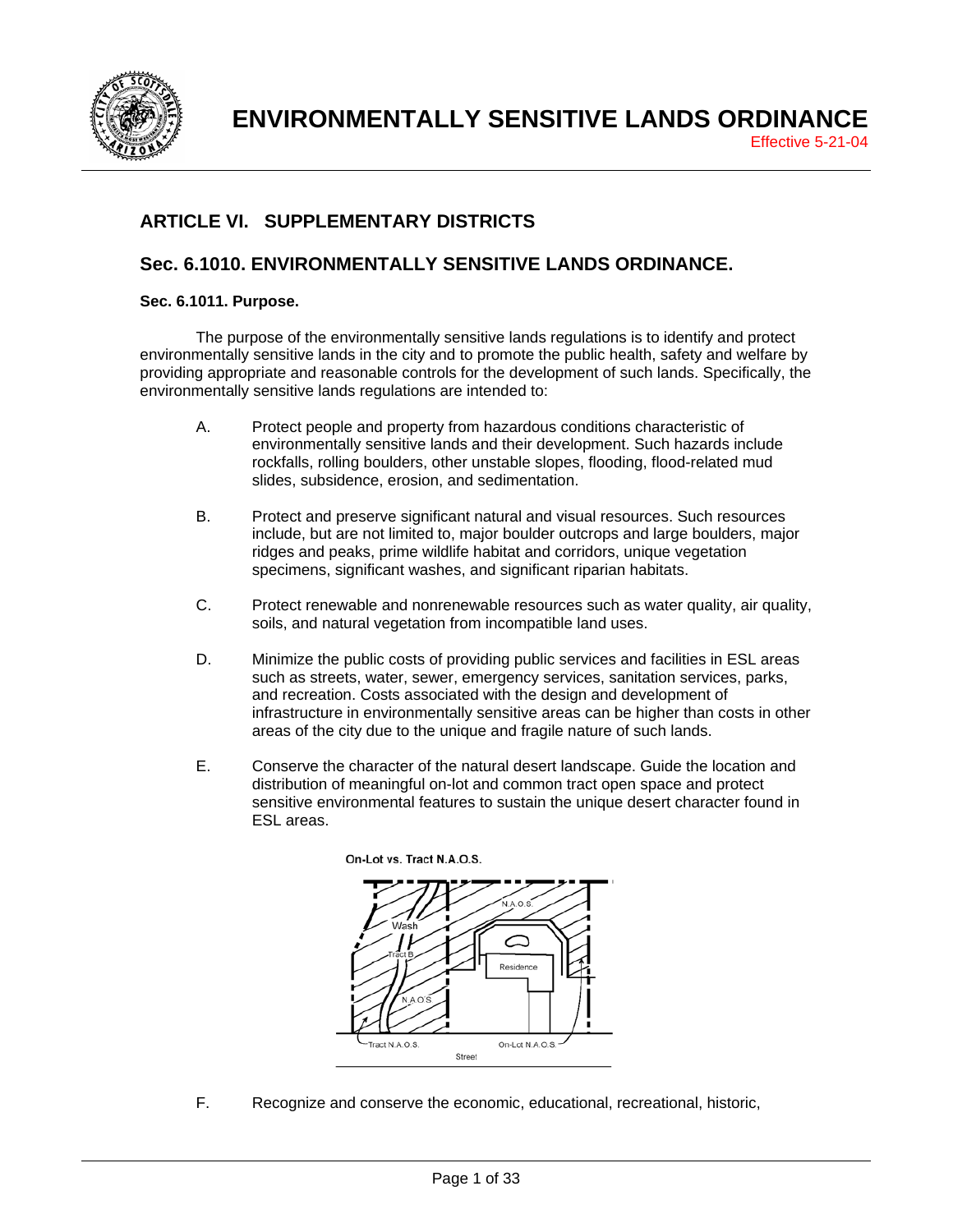archaeological, and other cultural assets of the environment that provide amenities and services for residents and visitors.

- G. Assure that decisions regarding development in environmentally sensitive areas are based on complete and accurate information about the environmental conditions including drainage features and probable development impacts.
- H. Minimize the impacts of development by controlling the location, intensity, pattern, design, construction techniques, and materials of development and construction.
- I. Retain the visual character of the natural landscape to the greatest extent feasible by regulating building mass, location, colors, and materials; grading location, design and treatment; and landscaping design and materials.
- J. Maintain significant open spaces which provide view corridors and land use buffers, protect landmarks and large boulders, and prime wash habitats, by preserving these features in their natural state to maintain the city's unique desert setting.
- K. Protect environmentally sensitive lands, while also recognizing the legitimate expectations of property owners and the city's overall economic goals.
- L. Encourage innovative planning, design, and construction techniques for development in environmentally sensitive areas.

(Ord. No. 2305, 1, 2-19-91; Ord. No. 3395, § 1, 12-11-01)

# **Sec. 6.1020. APPLICABILITY OF REGULATIONS.**

#### **Sec. 6.1021. Applicable districts and conditions.**

All underlying zoning districts, to which the ESL overlay zoning district applies, shall be identified with the suffix "ESL". To accomplish the purposes in section 6.1010, the City may apply the ESL district to lands that contain one (1) or more of the following environmental conditions:

- A. Land slopes of fifteen (15) percent or greater.
- B. Unstable slopes, which exhibit one or more of the following conditions:
	- 1. Boulder collapse
	- 2. Boulder rolling
	- 3. Rockfalls
	- 4. Slope collapse
	- 5. Talus slopes
- C. Special features, as described in the definitions (Section 3.100) and the Protected Peaks and Ridges Map:
	- 1. Boulder features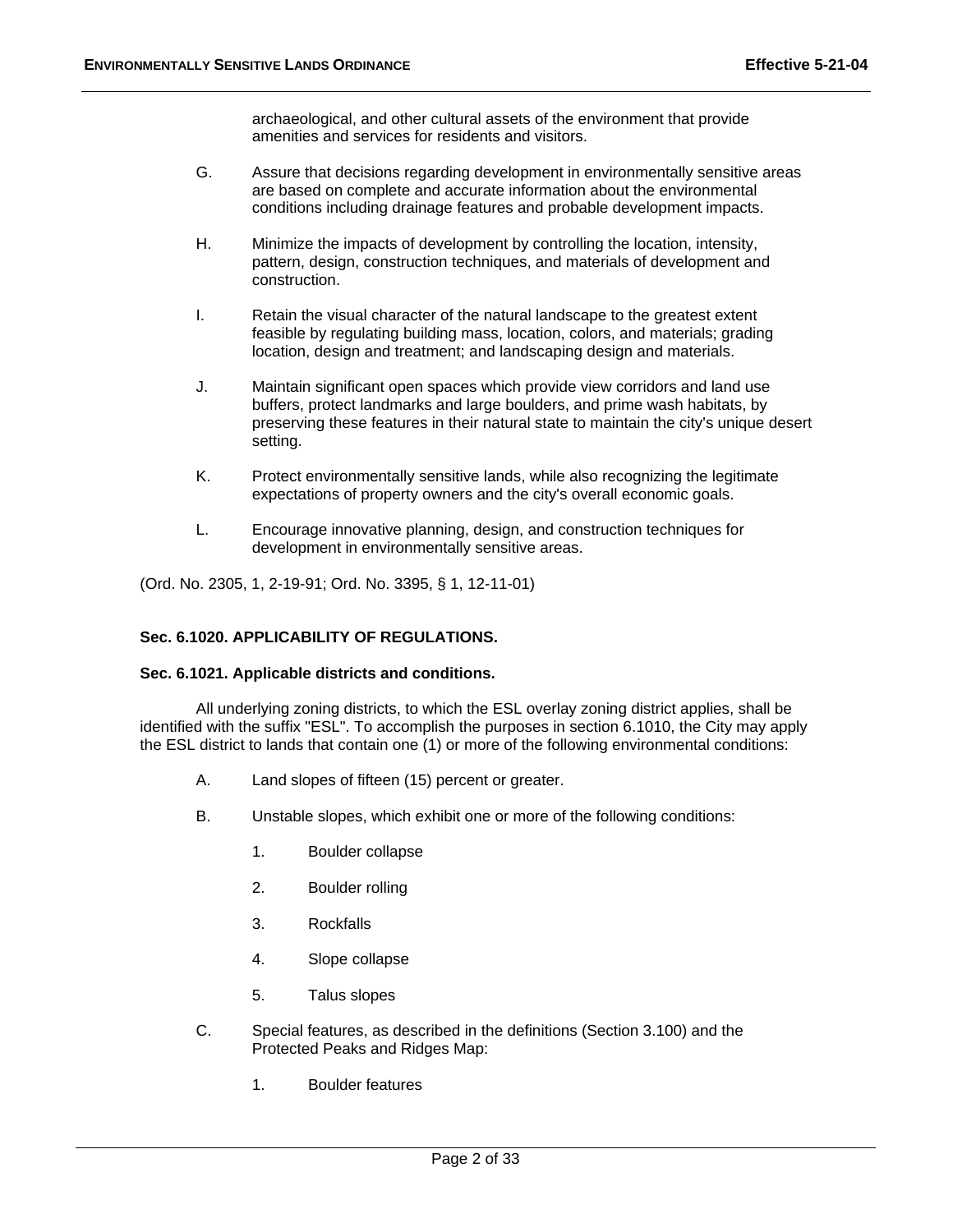- 2. Natural landmarks, including archaeological sites
- 3. Protected peaks
- 4. Protected ridges
- D. Watercourses:
	- 1. Major watercourses

Major Washes / Flood Plains



- 2. Minor watercourses
- E. Exposed/shallow bedrock
- F. Undisturbed native vegetation
- G. Wildlife habitat
- H. Landform classes as indicated on the ESLO Landforms and Protected Peaks and Ridges Maps:
	- 1. Lower desert landform
	- 2. Upper desert landform
- 3. Hillside landform
- (Ord. No. 3395, § 1, 12-11-01)

#### **Sec. 6.1022. Exemptions and exceptions.**

- A. The ESL regulations shall apply to all public or private development projects within the ESL district, except as provided in sections 6.1022B. and 6.1023, exemptions. In the event of a conflict between the ESL regulations and any other provision of the Zoning Ordinance, the ESL regulations shall prevail.
- B. New construction shall comply with the requirements of this ordinance except for development approved prior to May 21, 2004 as shown on the ESLO exemptions schedule below: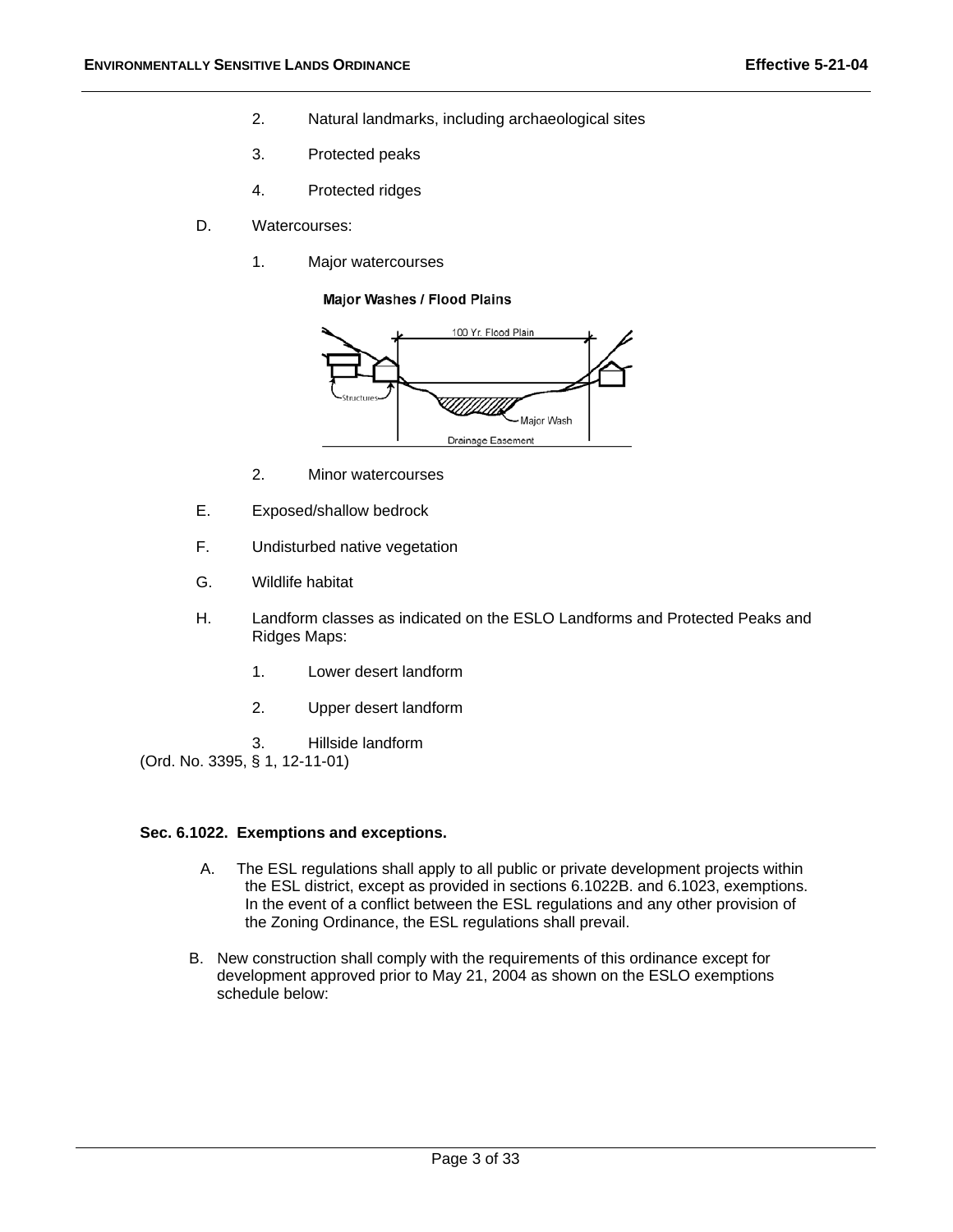# **ESLO EXEMPTIONS SCHEDULE - SPECIFIC DEVELOPMENT STANDARD (2)**

| 2004        |                                                               | Selection of<br><b>NAOS &amp; 50 cfs</b><br>wash<br>protection | <b>Building Height</b><br>(24 feet) for<br><b>Single Family</b><br><b>Residential (R-1)</b><br><b>Districts</b> | <b>Subdivision</b><br><b>Perimeter</b><br><b>Walls</b>  | <b>Individual</b><br>Lot Walls (lots<br>zoned R1-35<br>or larger) | <b>Construction</b><br><b>Envelopes</b> | <b>Paint LRV</b>  |
|-------------|---------------------------------------------------------------|----------------------------------------------------------------|-----------------------------------------------------------------------------------------------------------------|---------------------------------------------------------|-------------------------------------------------------------------|-----------------------------------------|-------------------|
| 21          | 1) No approved plans                                          | <b>Not Exempt</b>                                              | Not Exempt                                                                                                      | Not Exempt                                              | Not Exempt                                                        | Not Exempt                              | <b>Not Exempt</b> |
| of May      | 2) Approved rezoning with<br>amended development<br>standards | Exempt if<br>addressed in<br>amended<br>standards              | Exempt if<br>addressed in<br>amended<br>standards                                                               | Exempt if<br>addressed in<br>amended<br>standards       | Exempt if<br>addressed in<br>amended<br>standards                 | Not Exempt                              | Not Exempt        |
| SΒ          | 3) Approved Masterplan<br>Development (1)                     | Exempt                                                         | Exempt                                                                                                          | Exempt if<br>addressed in the<br>approved<br>Masterplan | Exempt                                                            | Exempt                                  | Exempt            |
| development | 4) Approved residential<br><b>Preliminary Plat</b>            | <b>Exempt</b>                                                  | Exempt if<br>addressed in plat<br>approval                                                                      | Exempt if<br>addressed in plat<br>approval              | Exempt if<br>addressed in plat<br>approval                        | Not Exempt                              | <b>Not Exempt</b> |
|             | 5) DRB Approval (other than<br>single-family residential)     | Exempt                                                         | N/A                                                                                                             | N/A                                                     | N/A                                                               | Not Exempt                              | Not Exempt        |
| ঠ<br>Stage  | 6) Approved Final Plat                                        | Exempt                                                         | Exempt                                                                                                          | Exempt if<br>addressed in plat<br>approval              | Exempt if<br>addressed in plat<br>approval                        | Not Exempt                              | Not Exempt        |
|             | 7) Rezoning and Development<br>under Hillside District        | Exempt                                                         | Exempt                                                                                                          | Exempt                                                  | Exempt                                                            | Exempt                                  | Exempt            |
|             | 8) Building Permit                                            | Exempt                                                         | Exempt                                                                                                          | Exempt                                                  | Exempt                                                            | Exempt                                  | Exempt            |

Notes:

1) Masterplan Development is: at least 80 acres in area, and a) contains at least 2 zoning districts, and/or b) Contains at least 2 phases

2) Development Agreements control when they are in conflict with ordinance standards.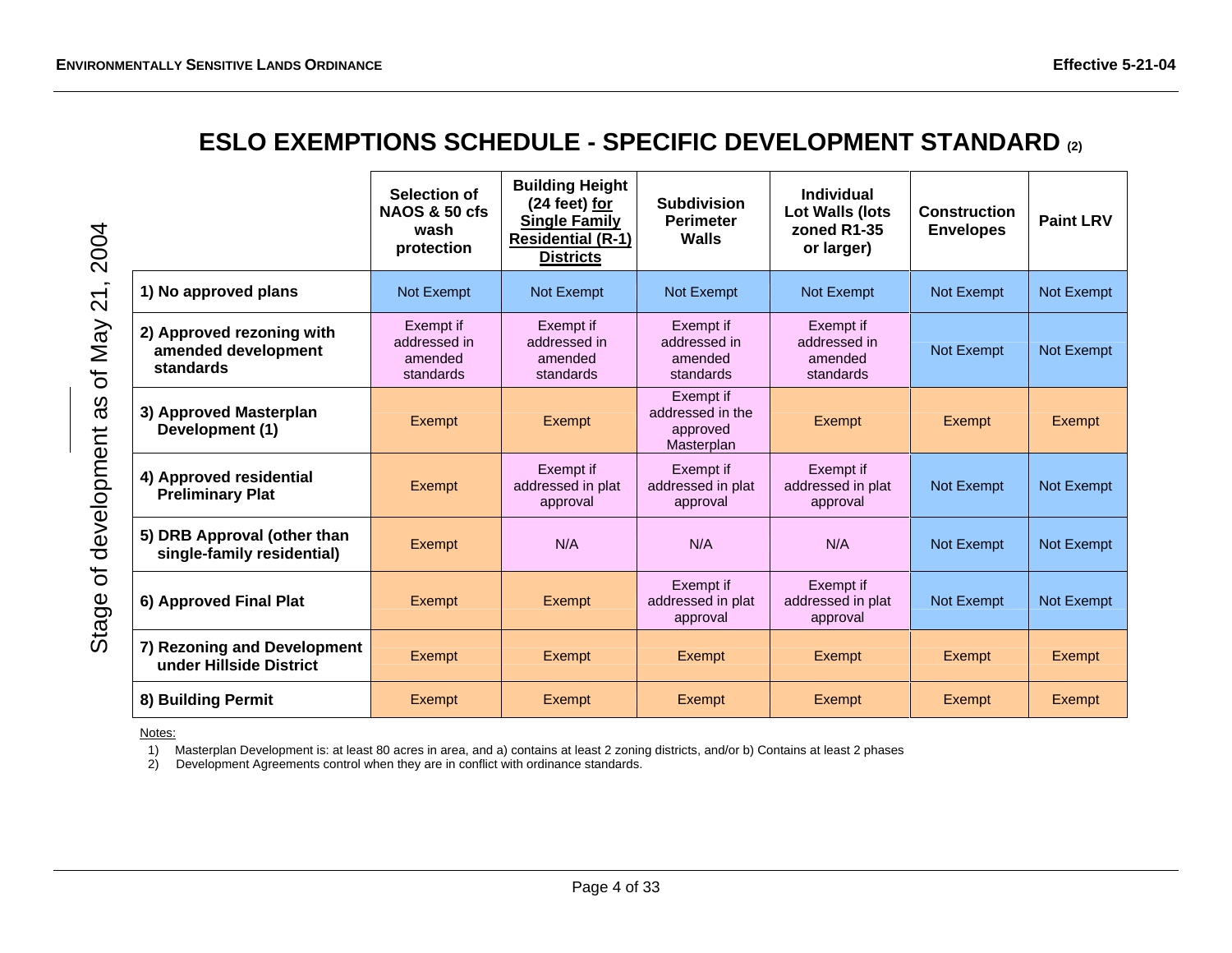C. Development exempted by section 6.1022.B shall comply with the standards and processes applicable to the development at the date of such approval. New applications for exempted properties are strongly encouraged to follow as closely as feasible the most recent ESL standards.

Hardship/exemption provisions-upon an application by a property owner claiming that the application of an ESL amendment causes hardship, City Council may allow a property to develop under a previously adopted requirement of ESL, upon findings that:

- 1. A substantial hardship is demonstrated that would significantly reduce the ability to use a parcel(s),
- 2. The exception will be consistent with the intent and purpose of the Environmentally Sensitive Lands Ordinance, and
- 3. The application of the new ESL standards would not achieve significant benefit for the protection of the environment and the Community.

(Ord. No. 3395, § 1, 12-11-01)

#### **Sec. 61023. Hillside district exemptions.**

The ESL regulations shall not apply to a development project, which was the subject of a pending application as of February 19, 1991, or development approvals under the provisions of the former hillside district, Section 6.800 through 6.810. For the purposes of this Section, "development approval" means rezoning, use permit, subdivision plat, master plan, Development Review Board, variance or building permit approval.

 A. *Applicability of hillside district regulations.* Exempt development projects shall be developed under the hillside district regulations and development standards in effect when the development project was approved, including rezoning stipulations.

 B. *Application of ESL regulations to exempt development projects.* The owner of a development project exempt under this Section may elect to develop under the ESL regulations. The election must be communicated in writing to the zoning administrator before application is made for further development approval following the effective date of ESLO (February 19, 1991).

 C. If the effect of an election to develop under the ESL regulations is to alter the densities or land uses approved under the hillside district, or changes the size or configuration of any hillside conservation (HC) zoned area, the election is conditioned upon City Council approval of a rezoning pursuant to the provisions of sections 1.300 and 6.1090.

D. If the owner of an exempt development project elects to apply the ESL regulations to only a portion of the development project, the owner must demonstrate that those portions of the project developed or to be developed under hillside district regulations meet all requirements of those regulations, including the preservation of hillside conservation areas through easement or dedication.

(Ord. No. 2305, § 1, 2-19-91; Ord. No. 3225, § 1, 5-4-99; Ord. No. 3395, § 1, 12-11-01)

#### Sec. 6.1024. Special exceptions from the ESL regulations.

A. Special exceptions from the ESL regulations may be approved by the zoning administrator in the following circumstances:

 1. *Nonbuildable parcel.* If the application of the ESL regulations to a parcel, which was a legally constituted lot on which development would have been permitted prior to the adoption date of ESLO (February 19, 1991), would prevent the development of at least one (1) single-family dwelling, the parcel may be developed with one (1) single-family dwelling pursuant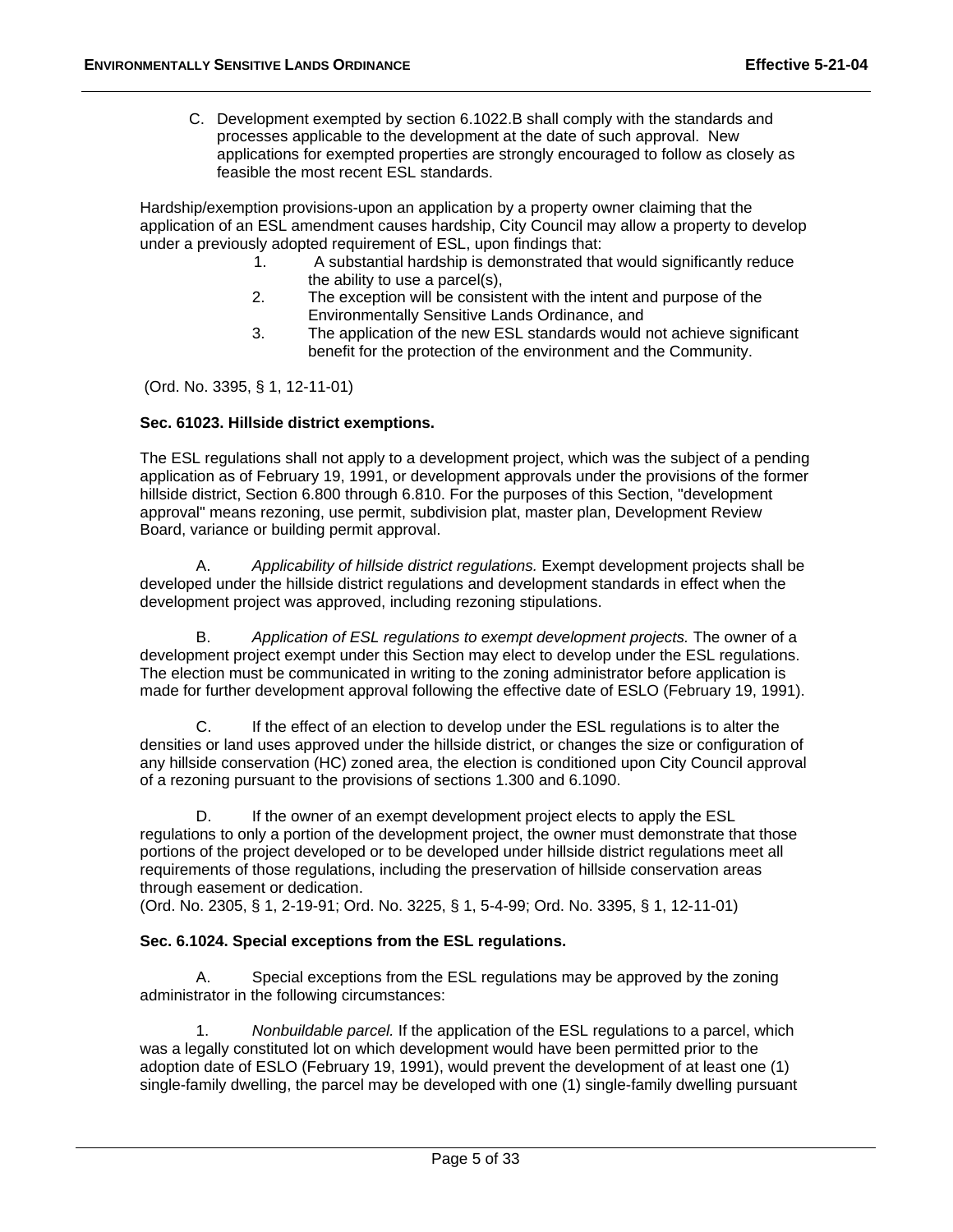to the grant of a special exception, provided that such development otherwise conforms to the ESL regulations as closely as reasonably possible.

 2. *Nonhillside district development project approvals.* Modifications to development project approvals, or subsequent development approvals for development projects approved under nonhillside district zoning classifications prior to the effective date of ESLO (February 19, 1991) are subject to the ESL regulations. However, it is the intent of these regulations that such development project be brought into compliance with the ESL regulations as closely as reasonably possible without creating undue hardship on the owner.

B. Special Exception Submittal Requirements. In addition to the submittal requirements described in section 6.1090, applications for special exceptions from the ESL regulations authorized in this section shall include the following:

 1. Documentation of existing development approvals for the development site and the special exception eligibility of the parcel.

 2. Environmental mapping necessary to identify the ESL regulation(s) from which the special exception is requested.

 3. A development plan showing the approved land uses and the areas that will be affected by the proposed special exception.

 4. A report describing the proposed exceptions from the ESL regulations and describing the rationale for the exceptions. (Ord. No. 2305, § 1, 2-19-91; Ord. No. 3395, § 1, 12-11-01)

# **Sec. 6.1030. APPROVALS REQUIRED.**

**Sec. 6.1031. Rezonings and use permits in Hillside Landform.** 

When reviewing the compatibility of rezoning and use permit applications in the Hillside Landform on land with slopes between fifteen (15) and twenty-five (25) percent that is not a severely constrained area, the following shall be considered:

 A. Grading and other site preparations are within the limits established by the *Development Design Guidelines for Environmentally Sensitive Lands,* and whether essential grading complements the natural land forms.

 B. Vehicular and pedestrian circulation conforms to the *Development Design Guidelines for Environmentally Sensitive Lands,* and is within the emergency standards acceptable for fire truck use.

 C. Views to development from viewpoints, as defined in Section 3.100, have been analyzed, and whether the applicant has demonstrated to the city manager or designee that satisfactory methods will be used for revegetation, plant protection/salvage, minimization of cuts and fills, and blending of structures with the site in terms of building mass and color hue, value, and chroma (from the *Munsell Book of Color).*

 D. Human lives and property are protected from unstable slopes, flooding, and other safety hazards.

 E. The placement, grouping, scale, and shaping of structures complements the natural landscape.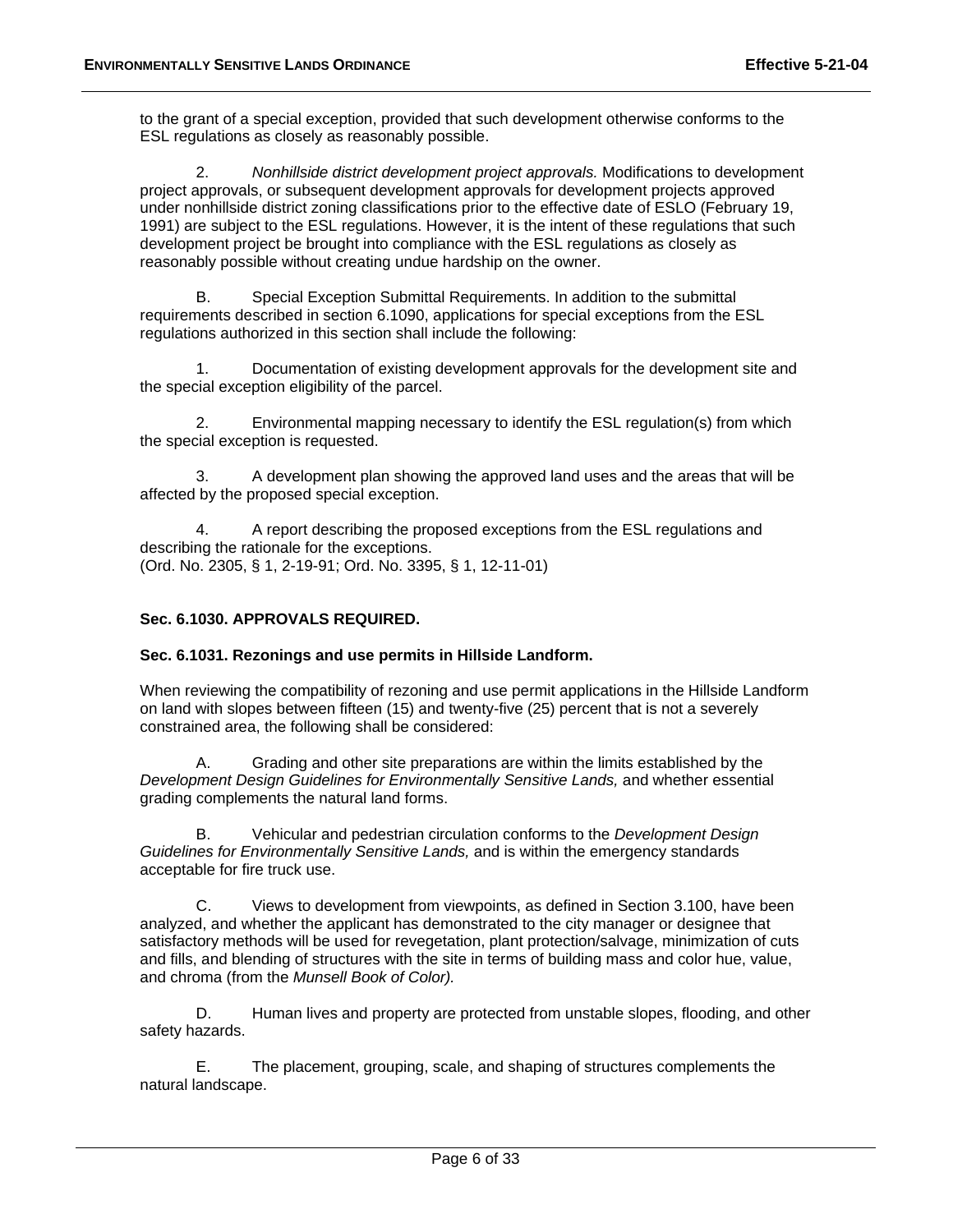F. Large, graded bare areas are fully revegetated. (Ord. No. 3395, § 1, 12-11-01)

## **Sec. 6.1032. Plats.**

All applications for preliminary plats in the ESL Overlay District shall be reviewed for compliance with the ESL provisions and approved by the Development Review Board. (Ord. No. 3395, § 1, 12-11-01)

### **Sec. 6.1033. Individual Single-Family Applications in the Hillside Landform.**

Single-family homes that are not part of a subdivision plat and proposed within the Hillside Landform shall be reviewed for compliance with specified site design criteria intended to promote public safety and shall be approved by the Development Review Board. (See Section 6.1070(C)). (Ord. No. 3395, § 1, 12-11-01)

#### **Sec. 6.1034. Master Development Plan Applications.**

A. When a master development plan is required, a rezoning shall not be approved without the concurrent approval by the City Council of the site development, conceptual circulation, and conceptual phasing master plans, and conceptual open space master plan for the entire area to be rezoned.

B. No on-site or off-site development for any phase of a master development plan shall begin until the circulation, phasing, parking, drainage, water, and wastewater master plans have been approved by the master planning staff and the project review division, and the environmental design concept master plan has been approved by the Development Review Board.

 1. The master plans shall be provided for the entire development project unless it can be demonstrated to the city manager or designee that the master plan can be prepared for one or more discreet phases that can stand alone independent of the entire project.

C. Approvals for individual buildings shall not be granted until the master development plan, including all the required parts of the plan, has been approved.

D. Modifications to approved master development plans.

 1. Major changes to the permitted uses, density or gross floor area described in a site development master plan defined in section 6.1094(B)(1), or to other master plans approved as part of a rezoning, use permit or City Council approved amended development standards must be reviewed and approved by the City Council subject to the notice and hearing provisions of sections 1.600 and 1.700. In general, major changes are those that affect more than ten (10) percent of either the land or gross building square footage. Staff may determine that a change is major due to the impacts of the proposed changes, even where less than ten (10) percent of land or intensity is affected.

The transfer of units between parcels as provided in an approved master-planned development zoning case is not a major change.

 2. Minor changes to the site development plan and all other master plans, consistent in scope and intent with the originally approved plans, may be approved by city staff. In general, minor changes affect less than ten (10) percent of either the land area or gross building square footage.

(Ord. No. 2305, § 1, 2-19-91; Ord. No. 3225, § 1, 5-4-99; Ord. No. 3395, § 1, 12-11-01)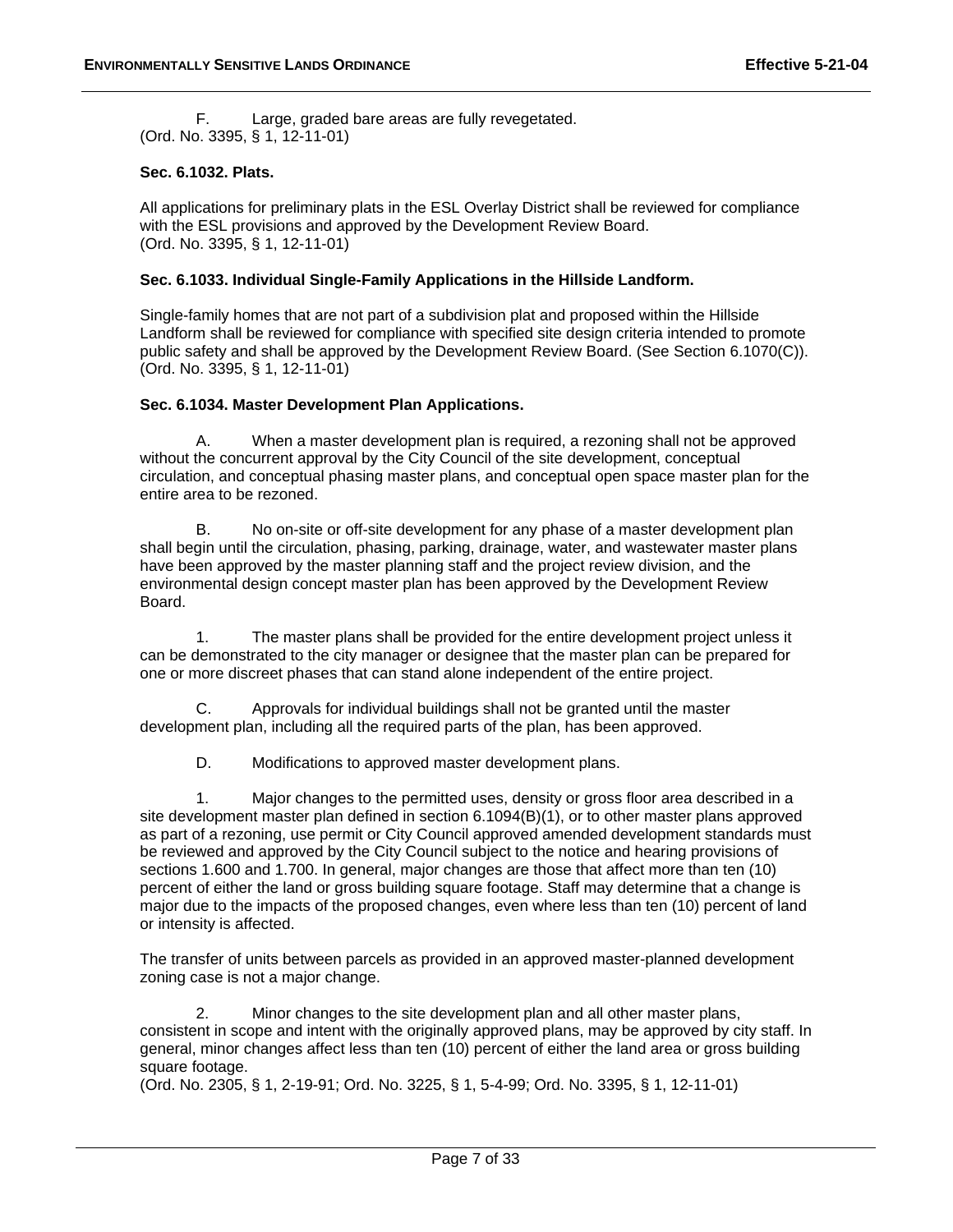## **Sec. 6.1040. ESL USE RESTRICTIONS**

Land uses shall be those permitted in the underlying zoning district except as follows:

Land uses in the hillside landform areas with land slopes over twenty-five (25) percent, special features or unstable slopes are restricted to the following, provided that uses must also be permitted by the underlying zoning: residential uses including resort units and related streets and utilities; the activities identified in the Conservation Open Space (COS) district; (section 6.703 of the Zoning Ordinance) and golf tees. Ancillary resort uses, such as restaurants, meeting rooms or parking areas for more than five (5) cars are not permitted. (Ord. No. 2305, § 1, 2-19-91; Ord. No. 3395, § 1, 12-11-01)

#### **Sec. 6.1050. Intensity of Development.**

In applying the provisions of this section, applicants shall use the ESL Landforms and Protected Peaks and Ridges Maps, unless otherwise exempted by section 6.1022B or 6.1023.

The intensity of development in the lower desert and upper desert landforms shall be determined by the underlying zoning district, and shall not exceed the maximum as provided in Table B, Section 6.1081. Where the NAOS density incentive or cluster option is used, Table B shall serve as the "base" intensity on the parcel.

The intensity of development in the hillside landform shall be determined as follows:

 A. The base and maximum intensities of development in the hillside landform on slopes less than twenty-five (25) percent, on exposed/shallow bedrock, or in major or minor watercourses, shall be as follows:

|         | Single-Family Detached | <b>Attached Multifamily</b> | Resort Hotel/Casita | Nonresidential   |
|---------|------------------------|-----------------------------|---------------------|------------------|
|         | D.U./Acre              | D.U./Acre                   | Units/Acre          | Floor Area Ratio |
| Base    | v.z                    | l.U                         | 2.0                 | 0.05             |
| Maximum | 1.0                    | 3.0                         | 8.0                 | 0.20             |

- 1. The underlying zoning must permit the base intensities and uses.
- 2. Intensities above the base level up to the maximum intensity may be approved by the City Council after notice and hearing as provided in section 1.600 and 1.700, and upon a finding that the proposed intensity meets the guidelines set forth in section 6.1031.
- 3. Resort hotel/casita units are limited to resort hotel guest rooms or casitas that do not have individual driveway access to each unit. Parking areas for more than five (5) cars, restaurants, meeting rooms, and other ancillary uses must be located on land that is not a severely constrained area.
- B. Except when modified as provided in subparagraph (E) of this section, the maximum permitted intensity on land in the hillside landform with slopes from twenty-five (25) to thirty-five (35) percent or boulder features, shall be one (1) dwelling or resort unit per twenty (20) acres (1/20 or .05 D.U./AC.). Ancillary resort uses, such as restaurants, are not permitted.
	- 1. Intensities up to a maximum intensity of one (1) dwelling or resort unit per five (5) acres (1/5 or .2 D.U./AC.) may be approved by the City Council, after notice and hearing as provided in section 1.600 and 1.700, and upon demonstration by the applicant and finding by the City Council that the land proposed for the increased intensity is not visible from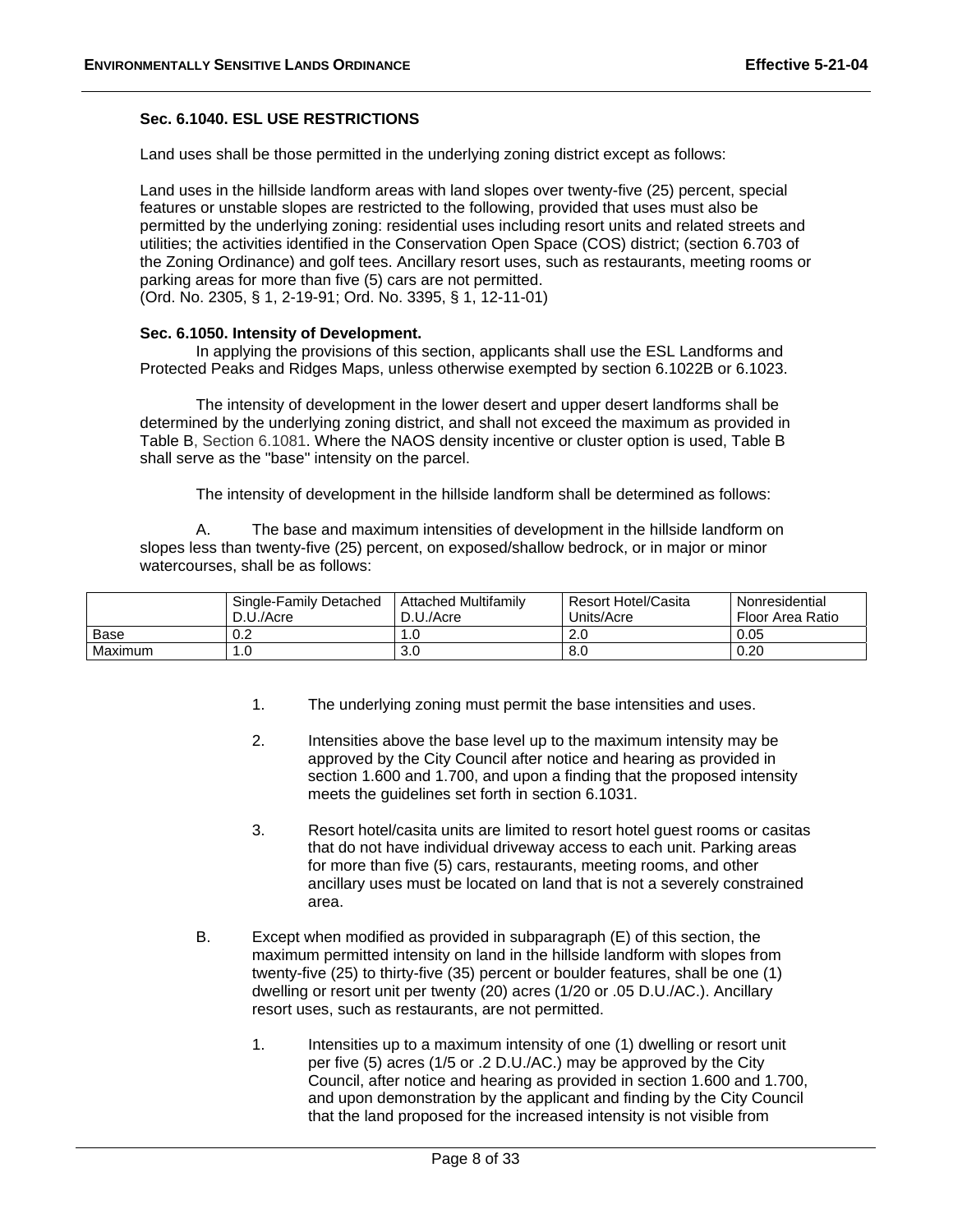viewpoints, as defined in section 3.100 and that the proposed intensity is compatible with the considerations listed in section 6.1031. In making its determination, the City Council shall consider the following factors:

- a. Visibility and viewpoints of the proposed developments from scenic corridors, collector and arterial streets.
- b. The impact of the development on the environmental conditions listed in section 6.1021.
- C. Except when modified as provided in subparagraph (E) of this section, the maximum permitted intensity on land in the hillside landform with slopes over thirty-five (35) percent or on unstable slopes shall be one (1) dwelling or resort unit per forty (40) acres (1/40 or .025 D.U./AC.). Ancillary resort uses, such as restaurants, are not permitted.
- D. General guidelines.
	- 1. If a lot encompasses two (2) slope categories the intensity limit is determined by reference to the slope category of the land on which the majority of the construction envelope is located. The purpose of this provision is to provide flexibility in lot configuration.
- E. The City Council may grant a special exception from the maximum intensities allowed by subparagraphs (B) and (C) of this section for parcels which meet the following requirements:
	- 1. *Qualifications.* Only parcels, which meet the following qualifications, are eligible for development as a special exception under the provisions of this subparagraph (E):
		- a. The parcel consists of at least nine (9) acres, at least eighty (80) percent of which are severely constrained areas.
		- b. On February 19, 1991, the parcel was a legally constituted lot on which development would have been permitted under the terms of the ordinance in effect at the time the lot was created or was annexed to the city.
		- c. No density transfer is proposed.
		- d. The area which will be disturbed by the proposed development is less than twenty (20) percent of the development site area.
		- e. More than eighty (80) percent of the development site area will be preserved as natural area open space (NAOS).
	- 2. *Findings.* Higher intensities may be granted pursuant to the special exception permitted by this subparagraph only where the Council finds that:
		- a. The maximum intensities otherwise permitted by this ordinance would create a substantial disincentive to develop the site with a desirable and appropriate use and/or intensity, and the requested change is the minimum required in order to remove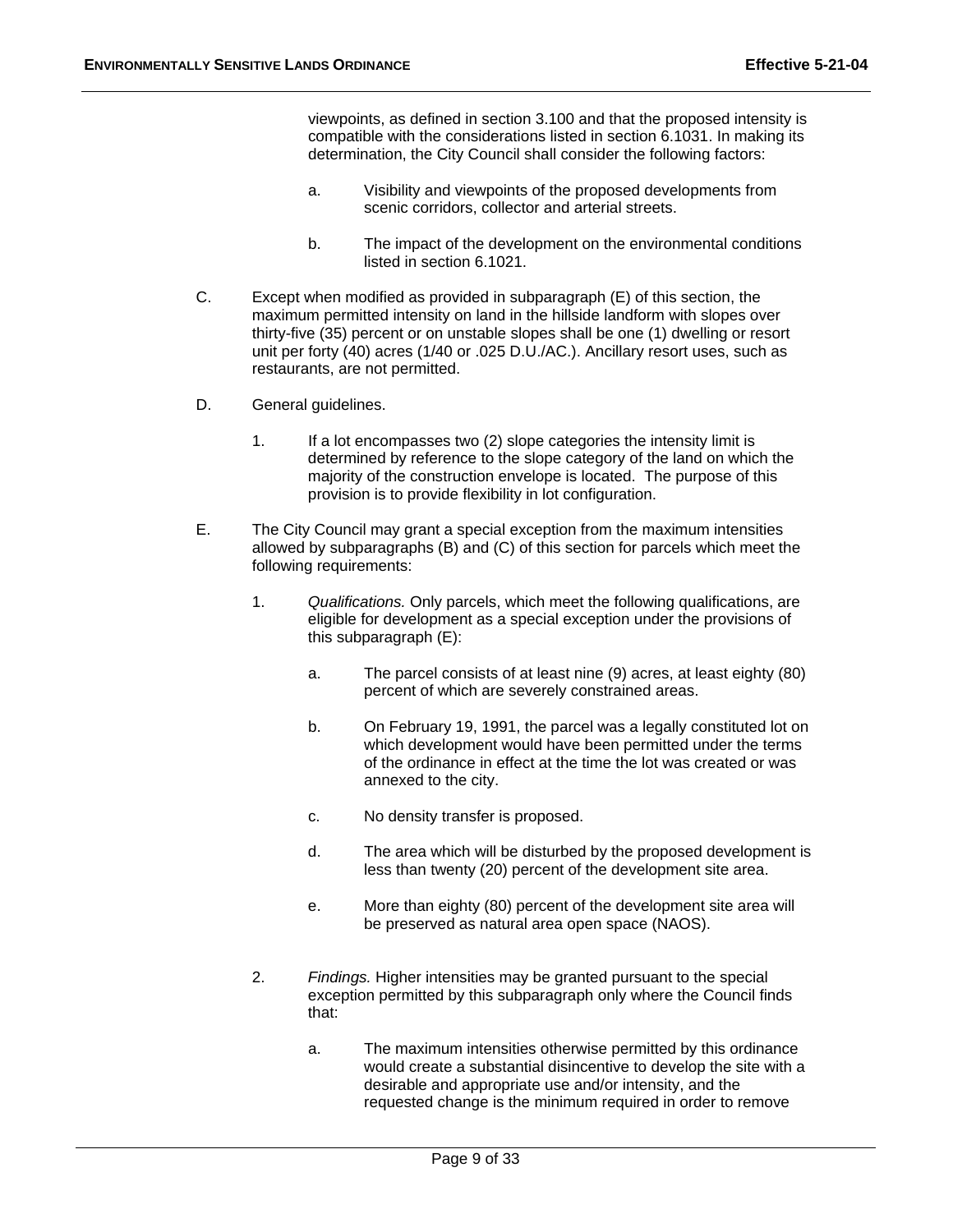excessive constraints on the development of the site.

- b. The requested intensity will not create increased health or safety hazards to people or property resulting from unstable slopes or other environmental hazards.
- c. Units will be placed at lower elevations or at other locations on the property selected to reduce the grading which will be required to access the structures.
- d. Visibility of development from viewpoints as defined in Section 3.100 is limited.
- 3. *Procedure.*
	- a. Before the City Council hears an application for special exception, the Development Review Board shall review the plans to ensure that any development proposed for unstable slopes, special features or other environmental conditions, is appropriate to these conditions, and preserves them to the maximum extent possible.
	- b. Applications for exceptions under this section shall include the submittals set forth in section 6.1090 of this Ordinance, and shall be subject to notice and hearing as provided in sections 1.600 and 1.700.
- F. The permitted development intensity in the hillside landform shall be calculated as follows:
	- 1. Determine the location of each environmental condition referenced in section 6.1050A., B., and C. If more than one (1) condition is present on the same land area that which imposes the greatest restriction shall determine the intensity for development on that land area.

| Slope Category | Landform Condition                           | Base Lot Area Per<br>Dwelling Unit | Potential<br>Density            |
|----------------|----------------------------------------------|------------------------------------|---------------------------------|
| Under 25%      | Major/Minor washes<br>Protected peaks/ridges | 5 Acres                            | *Subject to<br>Council Approval |
| 25-35%         | Exposed bedrock<br>shallow bedrock           | 20 Acres                           | *Subject to<br>Council Approval |
| Over 35%       | Boulders, unstable<br>slopes                 | 40 Acres                           | *Subject to<br>Council Approval |

#### Development Intensity in the Hillside Landform

- 2. Determine the amount of land in acres impacted by each environmental condition.
- 3. Multiply the total acreage impacted by each environmental condition by the intensity permitted by section 6.1050A. through C. for that condition.
- 4. On parcels of twenty (20) or more gross acres, the permitted intensity for small areas of twenty thousand (20,000) square feet or less which have environmental conditions different than those of the surrounding area, shall be determined by the intensity permitted on the surrounding area. If a small area abuts both a lower and a higher intensity area, the small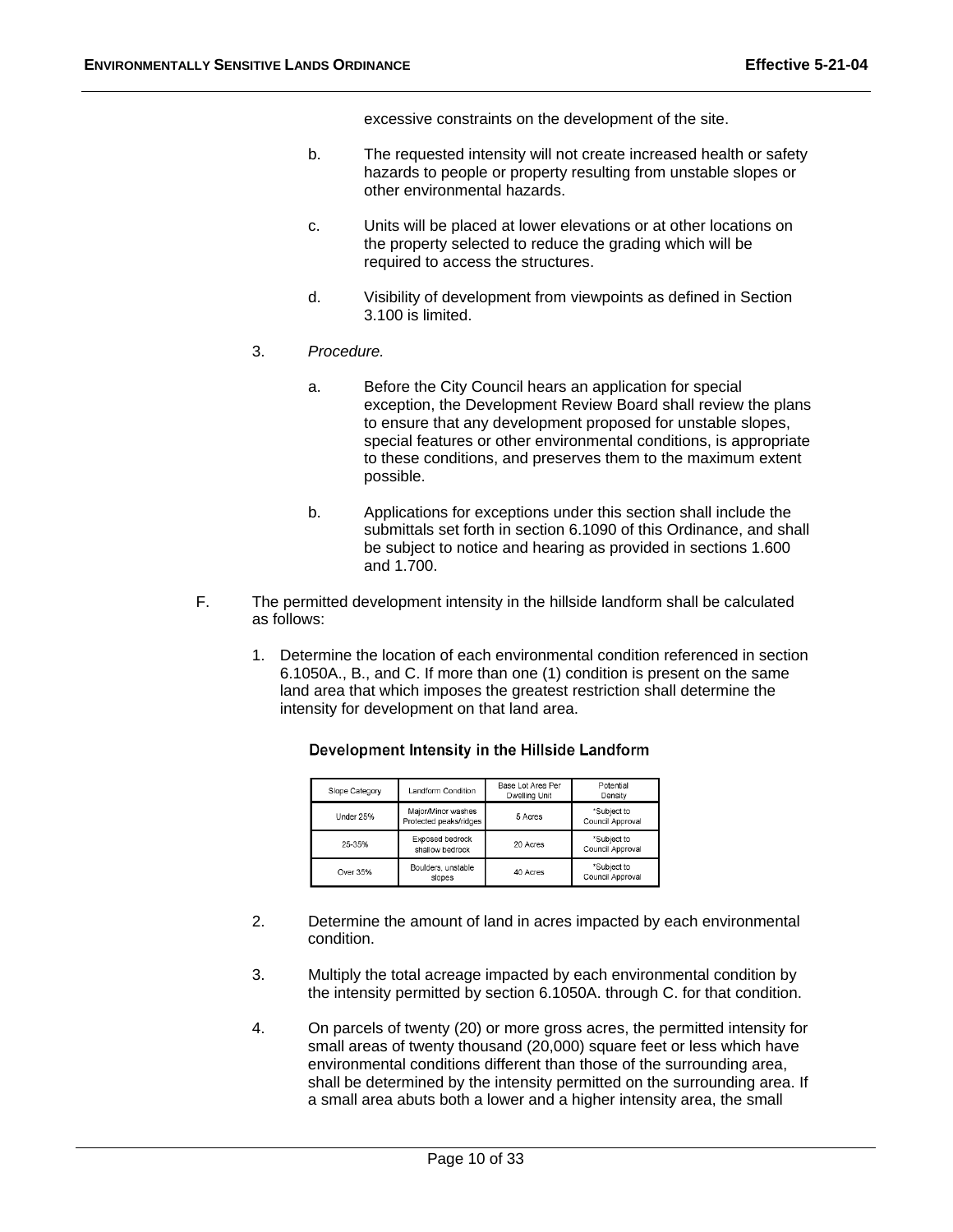area shall be divided equally between the two (2) intensities. (Ord. No. 2305, § 1, 2-19-91; Ord. No. 3225, § 1, 5-4-99; Ord. No. 3395, § 1, 12-11-01)

#### **Sec. 6.1060. Open Space Requirements.**

- A. *NAOS requirements.*
- 1. In order to preserve sensitive environmental conditions, retain and protect meaningful desert open space, maintain visual amenities, and mitigate hazards and promote the health, safety and welfare of the public, a percentage of the acreage containing specified conditions shall be set aside as natural area open space (NAOS). The minimum percentage of NAOS based on slope and landform category is provided in Table A.

Using Table A, NAOS requirements are determined by slope and landform which corresponds to the location of other environmental conditions such as unstable slopes, undisturbed desert vegetation, boulder features, and watercourses. Where these provisions conflict with the minimum NAOS dimensions described in Section 6.1060F., the more restrictive provisions of Section 6.1060F. shall take precedence.

2. Land designated as NAOS shall be permanently maintained as open space. The applicant shall demonstrate to the satisfaction of the City Attorney that the entire NAOS area will be permanently maintained as natural area open space through easements, donation or dedication to the city and/or conservancy, land trust or similar entity. A similar entity is an organization that has goals and purposes consistent with permanently maintaining NAOS and can demonstrate its ability to maintain the NAOS to the satisfaction of the City Attorney.

|                                                                       | <b>Lower Desert</b><br>Landform                      | <b>Upper Desert</b><br>Landform                      | Hillside<br>Landform                                 |
|-----------------------------------------------------------------------|------------------------------------------------------|------------------------------------------------------|------------------------------------------------------|
| $0 - 2%$                                                              | 20%                                                  | 25%                                                  | 50%                                                  |
| Over 2% up to 5%                                                      | 25%                                                  | 25%                                                  | 50%                                                  |
| Over 5% up to 10%                                                     | 30%                                                  | 35%                                                  | 50%                                                  |
| Over 10% up to 15%                                                    | 30%                                                  | 45%                                                  | 50%                                                  |
| Over 15% up to 25%                                                    | 30%                                                  | 45%                                                  | 65%                                                  |
| Over 25%                                                              | 30%                                                  | 45%                                                  | 80%                                                  |
| Minimum NAOS after<br>reductions if applicable.<br>(See Sec. 6.1060B) | 15%<br>(See Sec. 6.1060F. for<br>minimum dimensions) | 20%<br>(See Sec. 6.1060F. for<br>minimum dimensions) | 40%<br>(See Sec. 6.1060F. for<br>minimum dimensions) |

TABLE A

- 3. If NAOS is located in a common tract owned by a homeowners association, the property shall be maintained through a common maintenance agreement.
- 4. If NAOS is located on individual lots (on-lot NAOS), the individual property owner shall be responsible for maintenance. (See Section 6.1100 for detailed information regarding maintenance of NAOS.)
- 5. Common-tract NAOS locations and boundaries, including precise acreage, shall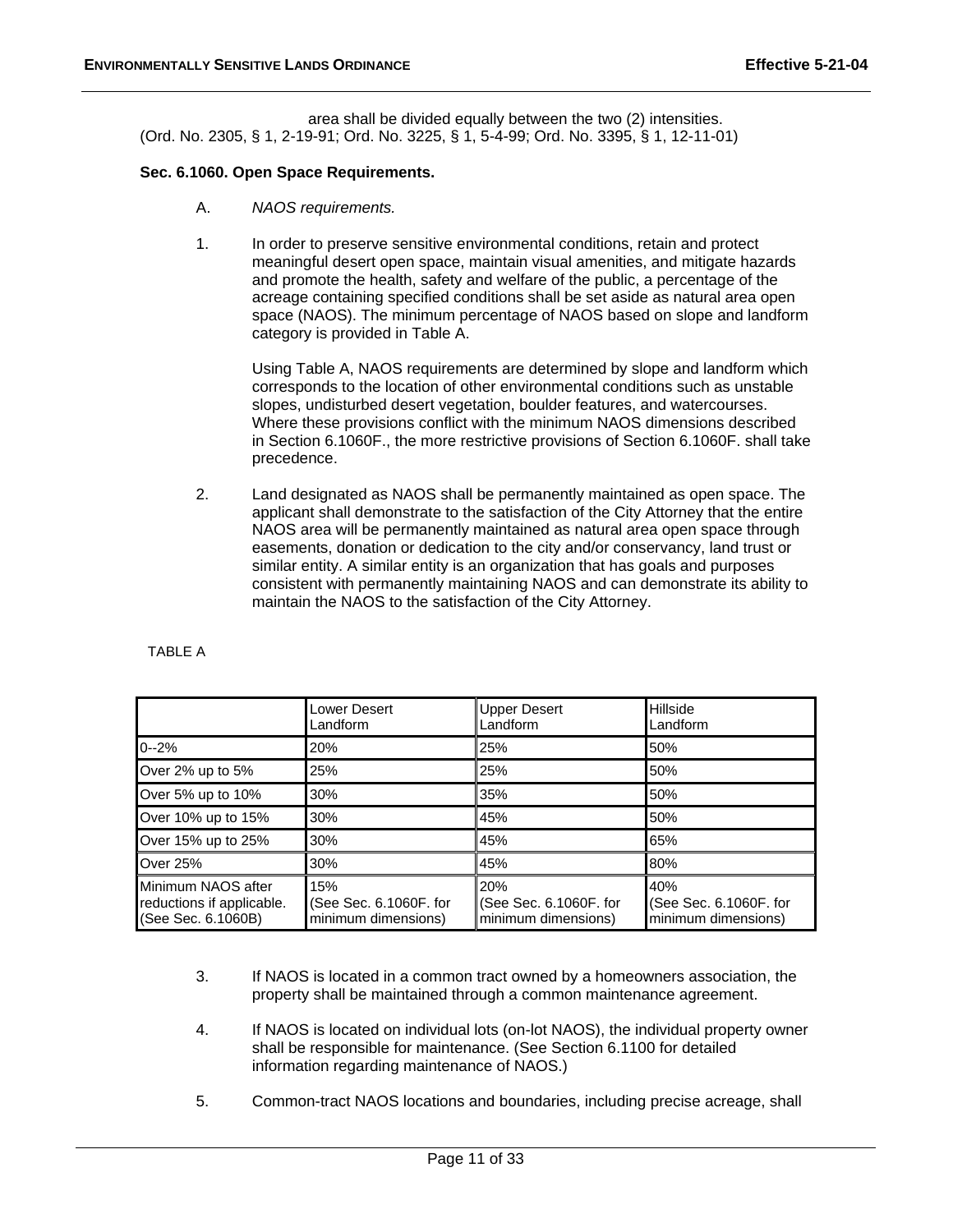be shown on the subdivision plat and/or map of dedication.

 6. On-lot NAOS Locations: In applications where NAOS is provided on individual lots, approximate boundaries and precise acreage of the proposed NAOS shall be shown on and conform to an exhibit approved by the city manager or designee prior to or concurrent with filing a final subdivision plat and/or map of dedication.

**Slope Analysis** 



 B. *NAOS reduction.* NAOS requirements may be reduced as provided herein. The minimum NAOS after reductions, for the gross lot area of the development project and for each development site or parcel shall be fifteen (15) percent in lower desert, twenty (20) percent in upper desert, and forty (40) percent in hillside landforms.

- 1. *Proportional reduction in NAOS for Conservation Open Space COS and Hillside Conservation (HC) areas.* An owner is entitled to reduce the required NAOS by calculating the percentage of the total parcel that is zoned conservation open space (COS) and Hillside Conservation (HC) areas, and reducing the NAOS requirement for the remainder of the property by this same percentage.
- 2. *Reduction for regional drainage facility.* Where a development site contains areas dedicated for regional stormwater management pursuant to approved city regional drainage and flood control plans developed by the city, having a design flow of two thousand (2,000) cfs or more and providing drainage for one (1) square mile (one (1) section) or more, the NAOS requirement shall be reduced as follows:
	- a. The NAOS requirement shall be reduced one (1) square foot for each revegetated one (1) square foot of the regional drainage facility (1:1).
	- b. The NAOS requirement shall be reduced one (1) square foot for each two (2) square feet of turf or similar improvements for recreational areas within the regional drainage facility (1:2). The reduction for improved areas shall not exceed fifty (50) percent of the original NAOS requirement.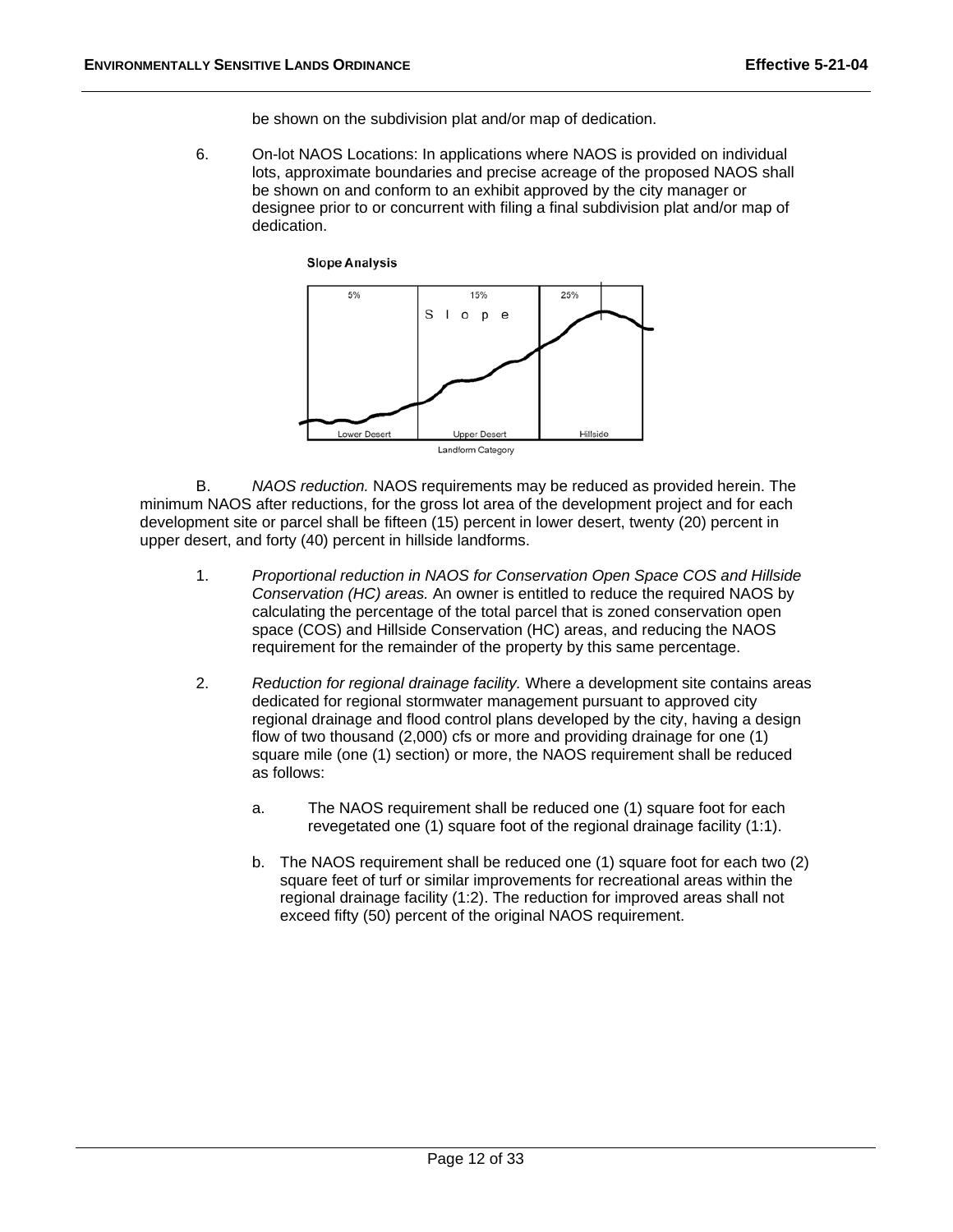#### N.A.O.S. Re-vegetation Credit



- 3. *Reduction for revegetation.* On land stripped of natural vegetation or scarred prior to January 1, 1990, the NAOS requirement for the parcel shall be reduced by two (2) square feet for every one (1) square foot of revegetated NAOS (2:1). This provision cannot be used to increase the maximum revegetated NAOS above the 30% maximum referenced in Section 6.1060D.2.
- 4. *Reduction for designated historical or archaeological site.* Land designated as a permanently protected historical or archaeological site, approved by the city, shall be used to reduce the required NAOS by two (2) square feet for each one (1) square foot of approved site (2:1).
- 5. *Lower desert landform with minimal slopes and limited environmental conditions.* Sites within the lower desert landform having slopes of 0%--5%, may reduce the required amount of NAOS to 15% if the applicant can demonstrate to the satisfaction of the Zoning Administrator that the property contains no boulder features, no minor or major watercourses and contains undisturbed native plant densities\* with less than ten (10) trees/cacti per acre. Where these provisions conflict with the minimum NAOS dimensions described in Section 6.1060F., the more restrictive provisions of Section 6.1060F. shall take precedence.

\*Native plants include the specific species defined in article V, protection of native plants, section 46-105 through 46-120 of the City Code.

- C. *Density Incentive for Increases in NAOS.*
- 1. A density incentive bonus not to exceed twenty (20) percent of the density otherwise allowed under Table B, Section 6.1081, Base Intensity by Zoning Category may be granted to applicants who provide more meaningful NAOS than is required in section 6.1060A. of this Ordinance. The bonus must be approved by the City Council after notice and hearing as provided in sections 1.600 and 1.700, and providing further that the following criteria are met:
	- a. The bonus applies only in the R1-43, R1-70, R1-130, and R1-190 residential zoning districts.
	- b. The incentive must be calculated using the base NAOS standards for the development project, and cannot be used in combination with any reductions in NAOS.
	- c. The additional NAOS must be undeveloped natural area and cannot include revegetated areas.
	- d. The additional NAOS must respond to site conditions and the surrounding context to maximize connections with existing or planned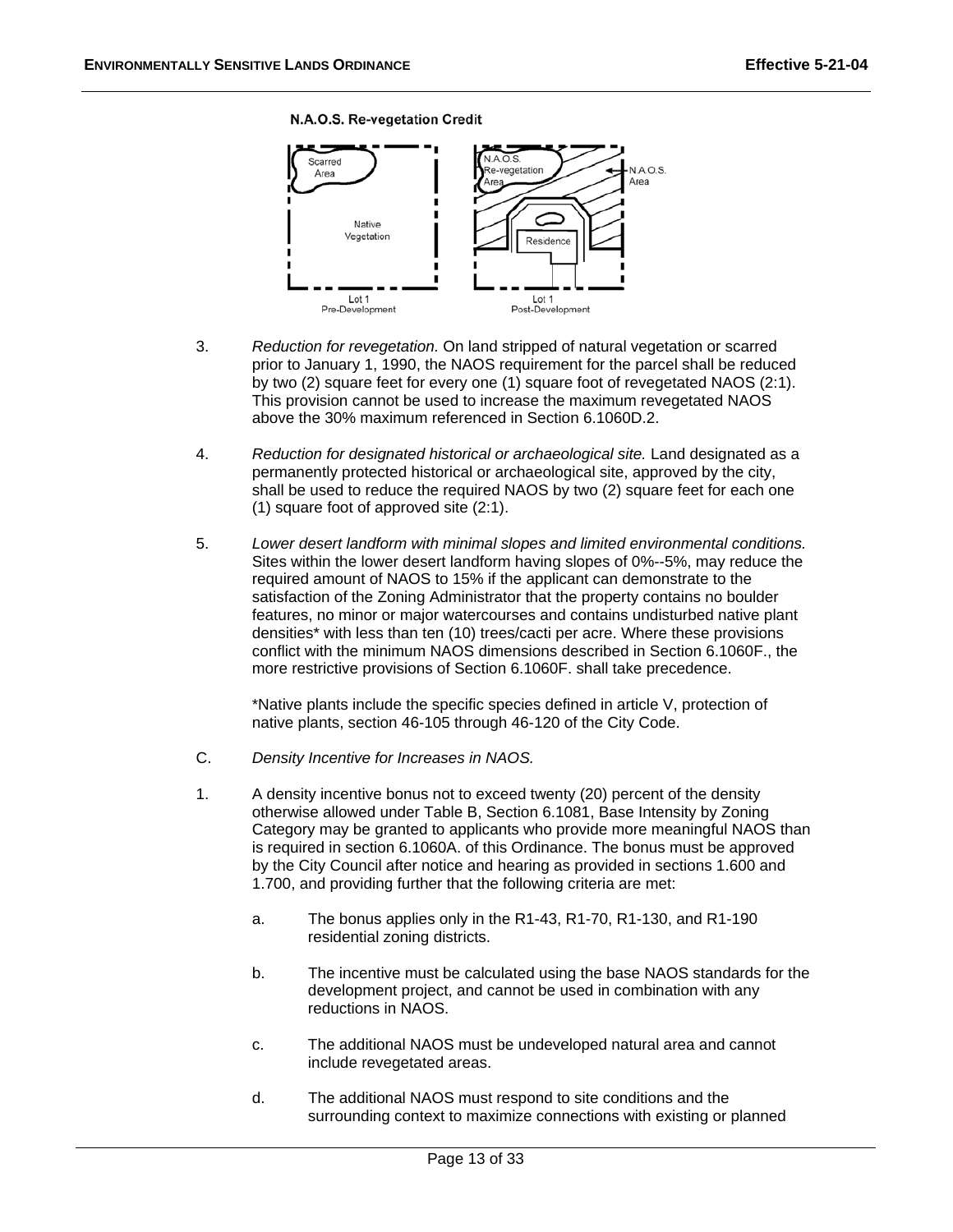open space on adjoining properties including the McDowell Sonoran Preserve.

2. The increase in density is calculated by multiplying the percent of gross land area of the parcel to be provided as additional NAOS, times the base density as established in Table B.

 D. *Types of NAOS.* The NAOS requirement may be satisfied by two (2) types of open space: undeveloped natural areas and revegetated areas.

- 1. *Undeveloped natural areas.* Undeveloped natural areas shall constitute a minimum of seventy (70) percent of the required NAOS. This minimum applies to both "on-lot" and "common tract" NAOS.
	- a. Infill. When native plants in a designated undeveloped natural area are significantly less dense than under natural conditions because of manmade or natural disturbance to the land, the developer may increase the density and number of species of native plants to approximate the natural conditions of the vegetation community.
	- b. Infill areas shall count as undeveloped natural area for NAOS if approved by the city manager or designee.
- 2. *Revegetation.* Revegetation areas shall qualify as NAOS, but in no case shall constitute more than thirty (30) percent of the required NAOS. These provisions cannot be used in conjunction with those contained in Section 6.1060B.3. to increase the maximum percentage of revegetated NAOS above thirty (30) percent. Revegetated areas shall meet following requirements:
	- a. Planting programs for revegetated areas may include transplanted and seeded methods of application and shall include a list of proposed plant species and quantities. (See Section 6.1091A.1.k.)
	- b. Planting programs shall be consistent with the slope aspect of the surrounding natural vegetation, and shall be consistent with the species and density of surrounding vegetation and adjacent natural desert.
	- c. All materials, design and construction techniques for revegetation shall be approved by the city manager or designee. Decisions of the city manager or designee may be appealed to the Development Review Board as provided in section 6.1110.
	- d. Incorporate boulders and salvaged surface material to match and blend with surrounding desert character.
	- e. Provide a temporary watering program.
	- f. In those cases where previously scarred or cleared areas are to be restored, the plant species and density shall be determined by matching the existing natural vegetation on similar terrain in the vicinity.
	- g. The design and installation of revegetation shall help to minimize the downstream transport of sedimentation.

 E. *Improved open space.* When the open space requirement of the underlying zoning district exceeds the NAOS requirements imposed by the ESL standards the balance of the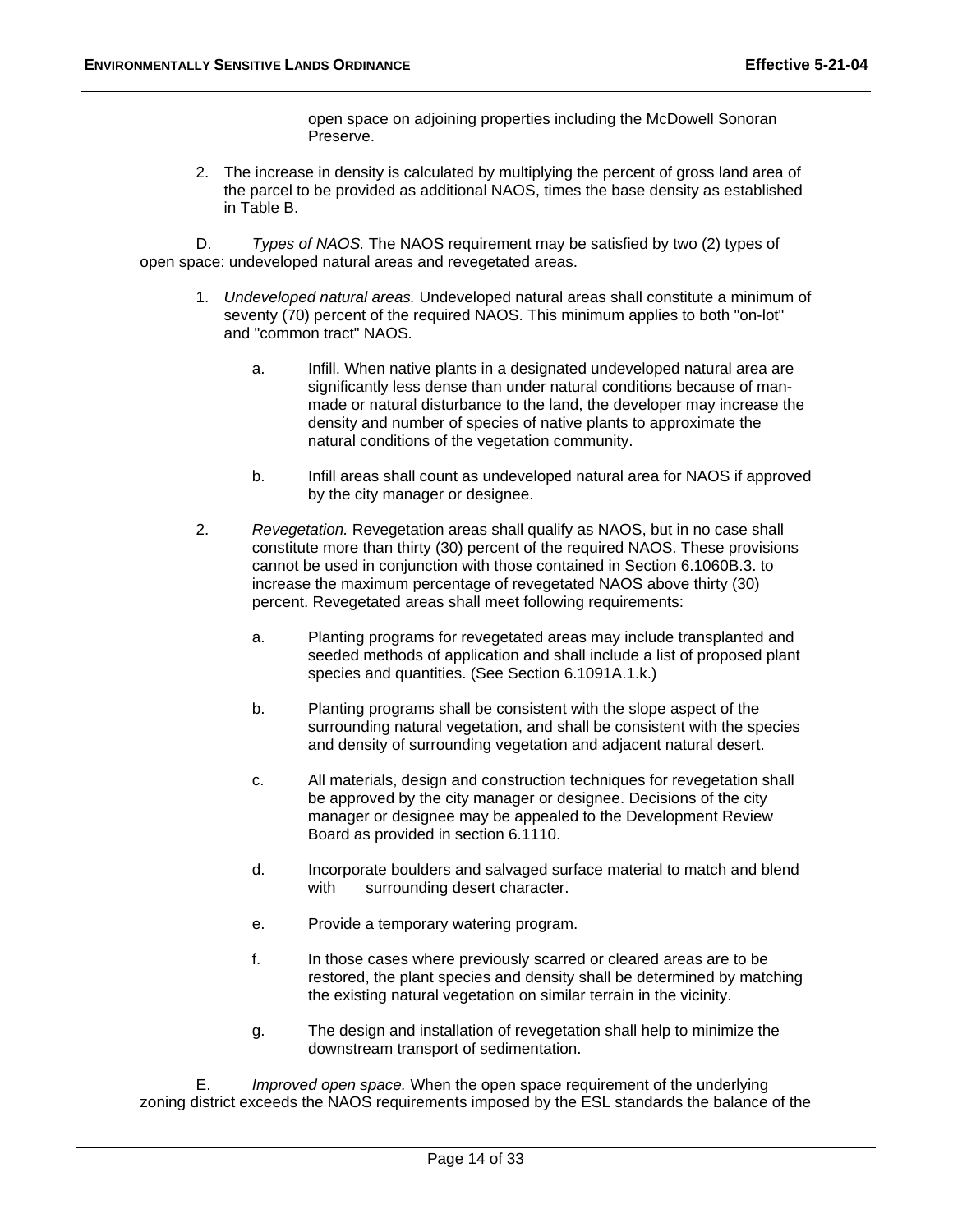required open space may be either improved open space or NAOS.

- F. *Distribution of NAOS.*
- 1. *NAOS dimensions.*
	- a. The minimum contiguous area for NAOS is four thousand (4,000) square feet.
	- b. The minimum horizontal dimension for NAOS areas is thirty (30) feet, except that the minimum horizontal dimension for NAOS located along roadsides will be twenty (20) feet.
	- c. Where the minimum finished lot size is twenty-two thousand (22,000) square feet or less, NAOS shall be placed in common tracts, or on other lots within the same subdivision unless the city manager or designee approves placement in contiguous areas on adjacent lots. See Section 6.1070A. for on-lot NAOS design standards and Section 6.1090 for on-lot NAOS submittal requirements.
- 2. *Modification of NAOS dimensions.* The city manager or designee may approve modifications to the minimum NAOS dimensions set forth above, subject to the following criteria:
	- a. The NAOS location standards set forth in paragraph 3. are met.
	- b. Reductions in dimensions will maintain NAOS areas that are easily recognizable and that will not result in maintenance problems due to their proposed locations.
	- c. Adjacent land uses, such as streets, will not negatively impact the viability of vegetation or other features of the land to be preserved.



- 3. NAOS selection and location. The location of NAOS on a site plan or preliminary plat shall Emphasize the following, however, in no event shall the provisions of this section require greater area of NAOS dedication than currently required by section 6.1060.A,B and C of this ordianance:
	- a. Preservation of natural watercourses. The need for unimpeded wildlife access and movement within and between NAOS areas is an important criteria. Therefore, Minor and major watercourses, vista corridors, scenic corridors and particularly where located adjacent to the McDowell Sonoran Preserve, shall be given key consideration as riparian habitats associated with major and minor water courses.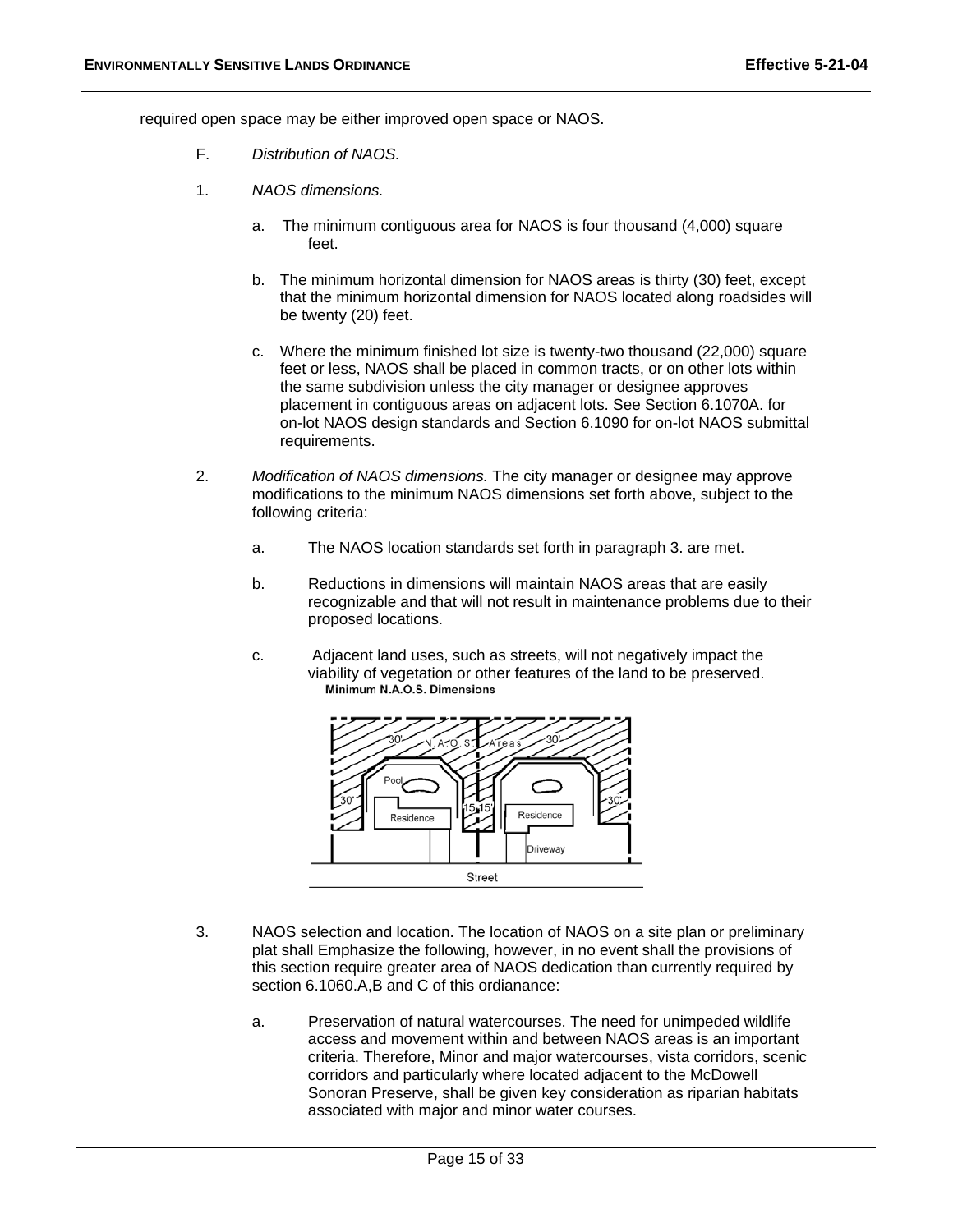- b. Continuity of open space within the development project and with adjacent developments or with the McDowell Sonoran Preserve.
- c. Continuity of "on-lot" open spaces on adjoining lots.
- d. Preservation of the most significant features and vegetation, including rock outcroppings, and significant concentrations of native vegetation in relation to the surrounding development project.
- e. Distribution throughout the developed area and avoidance of concentration in one (1) location.
- f. Location in areas where a buffer is desirable along the property boundary, or where it is contiguous with NAOS on adjacent property, including property within the McDowell Sonoran Preserve.
- g. Location in areas visible from streets or common areas.
- h. The City has prepared high priority NAOS location maps to provide guidance on the location of NAOS. Each site plan submitted shall demonstrate how the applicant will consider the best means to achieve the delineations of NAOS areas as depicted on these maps in order to meet city policies.
- 4. *NAOS distribution within master planned developments.* Where a master plan developer elects to provide NAOS in excess of the minimum NAOS requirement for specific development sites, such excess NAOS may be credited against NAOS requirements for other development sites on the master plan, provided that the NAOS credits are documented on an open space master plan which identifies excess NAOS by development site and allocates such excess to specific development sites elsewhere on the property. The master plan developer must authorize the allocation in writing.
- (Ord. No. 2305, § 1, 2-19-91; Ord. No. 3225, § 1, 5-4-99; Ord. No. 3395, § 1, 12-11-01)

# **Sec. 6.1070. Design standards.**

- A. *General Standards.*
- 1. Development projects shall employ design techniques which reduce the disruption of the severely constrained areas (SCA) of a parcel defined in section 6.1081A.1., reduce the amount of streets and pavement, maximize open space, reduce the length of water and sewer systems, and minimize the restructuring of natural drainage systems.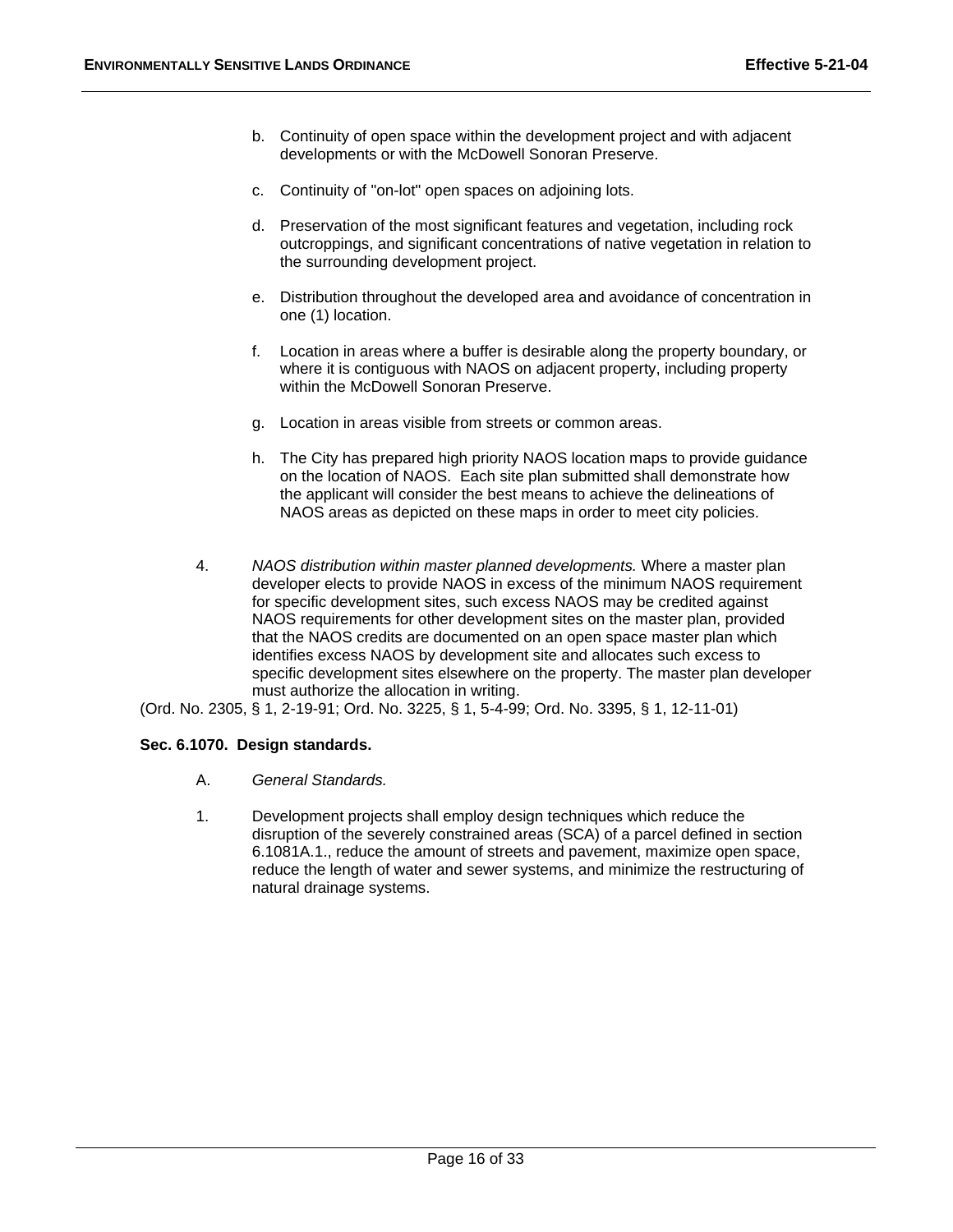**Reduce the Amount of Streets** 



2. The intensity calculated in sections 6.1050 and 6.1080 shall be the maximum permitted intensity. A structure or residential building construction envelope that is located in more than one (1) density category in section 6.1050B. and C. shall be considered as located in the higher density area if the majority of the floor area or construction envelope area (over fifty (50) percent) is in the less restricted condition and the incursion into a lower intensity area extends less than twenty (20) feet for structures or thirty-five (35) feet for construction envelopes.





**Construction Envelopes in 2 Categories** 



- 3. Construction envelopes are required when NAOS is proposed on individual lots. All impervious surfaces and improved open space shall be contained within construction envelopes. (See construction envelope definition in Section 3.100).
- 4. Underground utility corridors and drainage improvements outside of the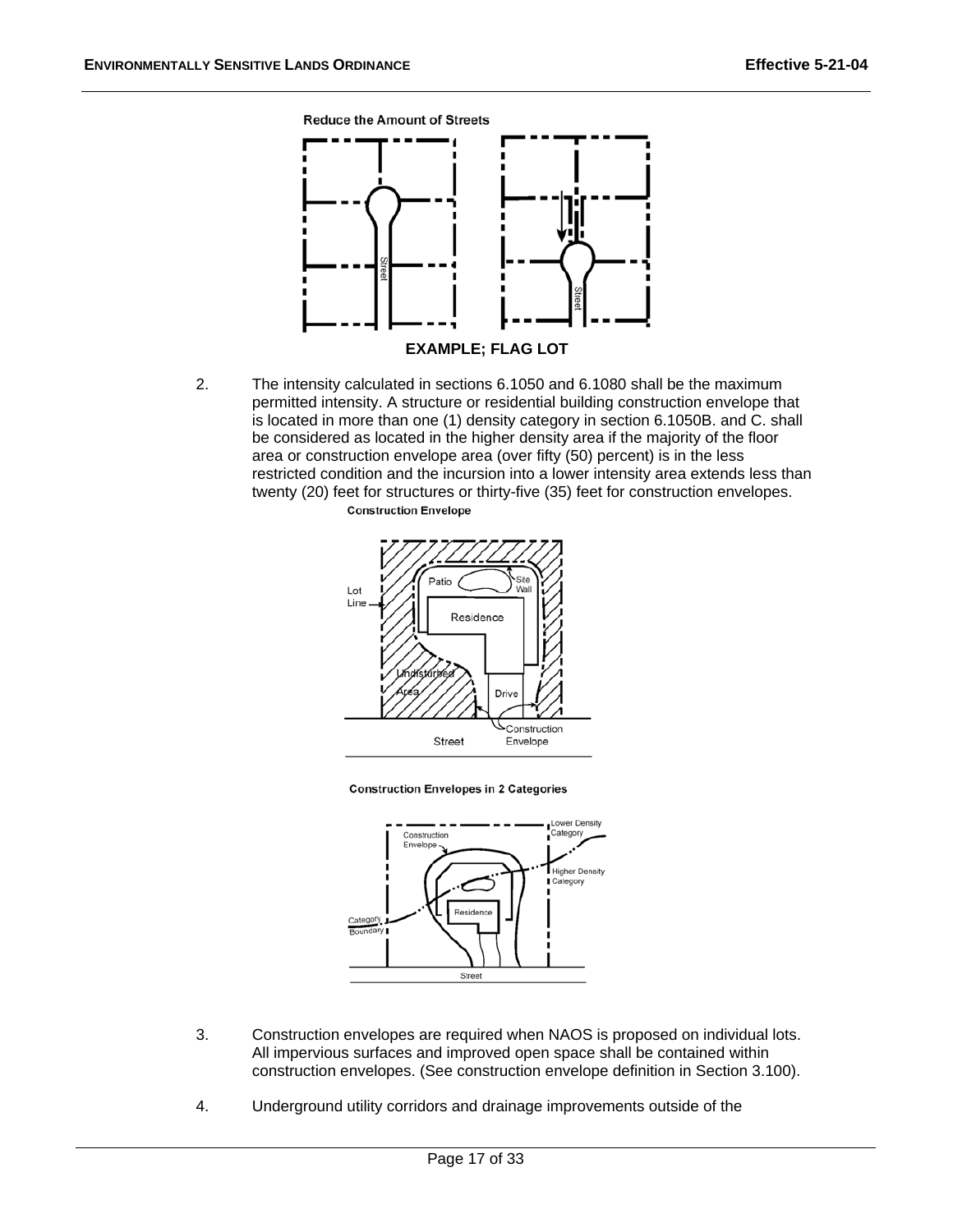construction envelopes shall be included in the revegetated open space.

- 5. The NAOS shall be clearly identified and protected during building by methods and techniques approved by the city manager or designee.
- 6. On-lot NAOS shall be designed with consideration of the surrounding context to connect with existing or planned open space on adjacent properties so that continuous areas of meaningful open space are formed.
- 7. On-lot NAOS shall not be located within the required front yard where the front yard depth is less than forty (40) feet.
- B. *Building heights.*
- 1. The maximum building height is that prescribed by the underlying district except as modified by the following:
	- a. The maximum building height in the ESL district shall be established by a plane measured vertically above the existing natural terrain elevation prior to grading; as the natural grade rises, the maximum height will rise accordingly. Small areas of rugged terrain inconsistent with this plane will not increase or reduce building height. Small areas are those features with a maximum width of twenty-five (25) feet.
	- b. The maximum building height for all buildings in single-family residential (R1) districts including the Foothills Overlay, shall be twenty-four (24) feet unless exempted pursuant to section 6.1022.



- c. The maximum building height in the hillside landform shall be the height prescribed by the underlying district or thirty (30) feet whichever is lower, except as modified by section 6.1070B.1.d. below.
- d. The Development Review Board may permit additional building heights in the hillside landform up to a maximum height of forty (40) feet where the applicant demonstrates that the additional height will reduce the visual impact of the structure or site work from established viewpoints, and will reduce the area required for grading, or other land disturbance activities, on sensitive conditions.

 C. *Hillside Landform Site Design Criteria:* Hillside lands are prone to natural hazards. In order to protect lives and property from disasters resulting from poorly designed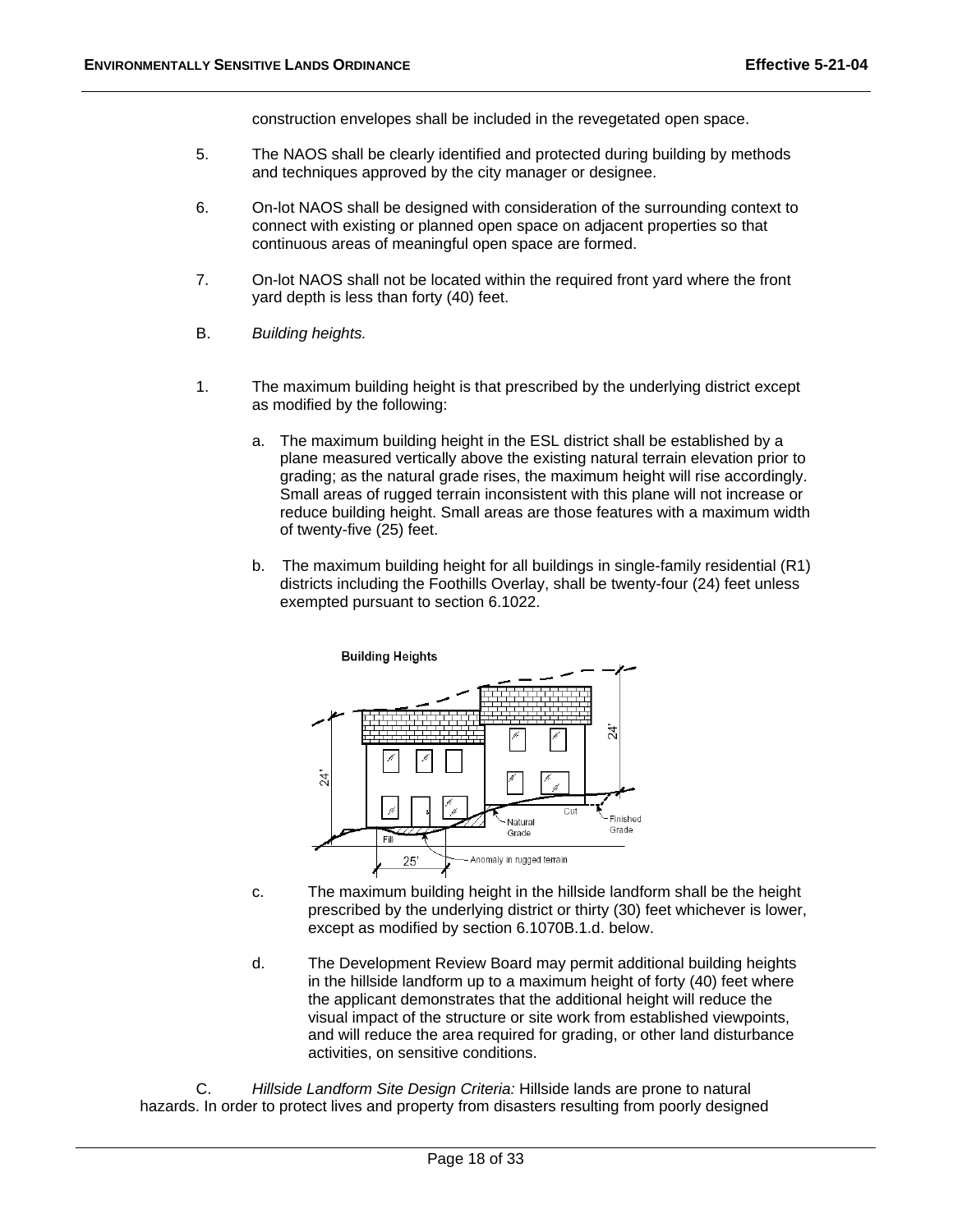hillside development and to mitigate the potential for increased erosion, boulder rolling, rockfalls, and landsliding, the Development Review Board (DRB) shall review individual site plans located within the hillside landform that are not part of a subdivision plat against the following criteria:

> 1. All construction shall be set back a minimum of twenty (20) feet from boulder features as defined in section 3.100. The DRB may approve exceptions to these criteria where specific design solutions protect public safety.

# **Boulder Feature**



- 2. Unprotected slopes shall be protected from focused stormwater flows.
- 3. All storm runoff shall be directed towards natural channels using best practices for erosion control.
- 4. Minimize removal of native vegetation from areas outside of construction envelopes.
- 5. Minimize incidental impact from other natural hazards including erosion, subsidence, boulder rolling, rockfalls, flooding, flood related mud slides, unstable slopes and landsliding relating to the site and surrounding property.
- D. *Protected Peaks and Ridges.*
- 1. All building projects shall be set back an average of three hundred (300) feet horizontally and a minimum of two hundred (200) feet from a protected peak or a protected ridge.



**Viewpoints - Protected Ridges** 

View from Intersection of Minor Collector or Higher Class Street

2. The maximum elevation of any structure within four hundred (400) feet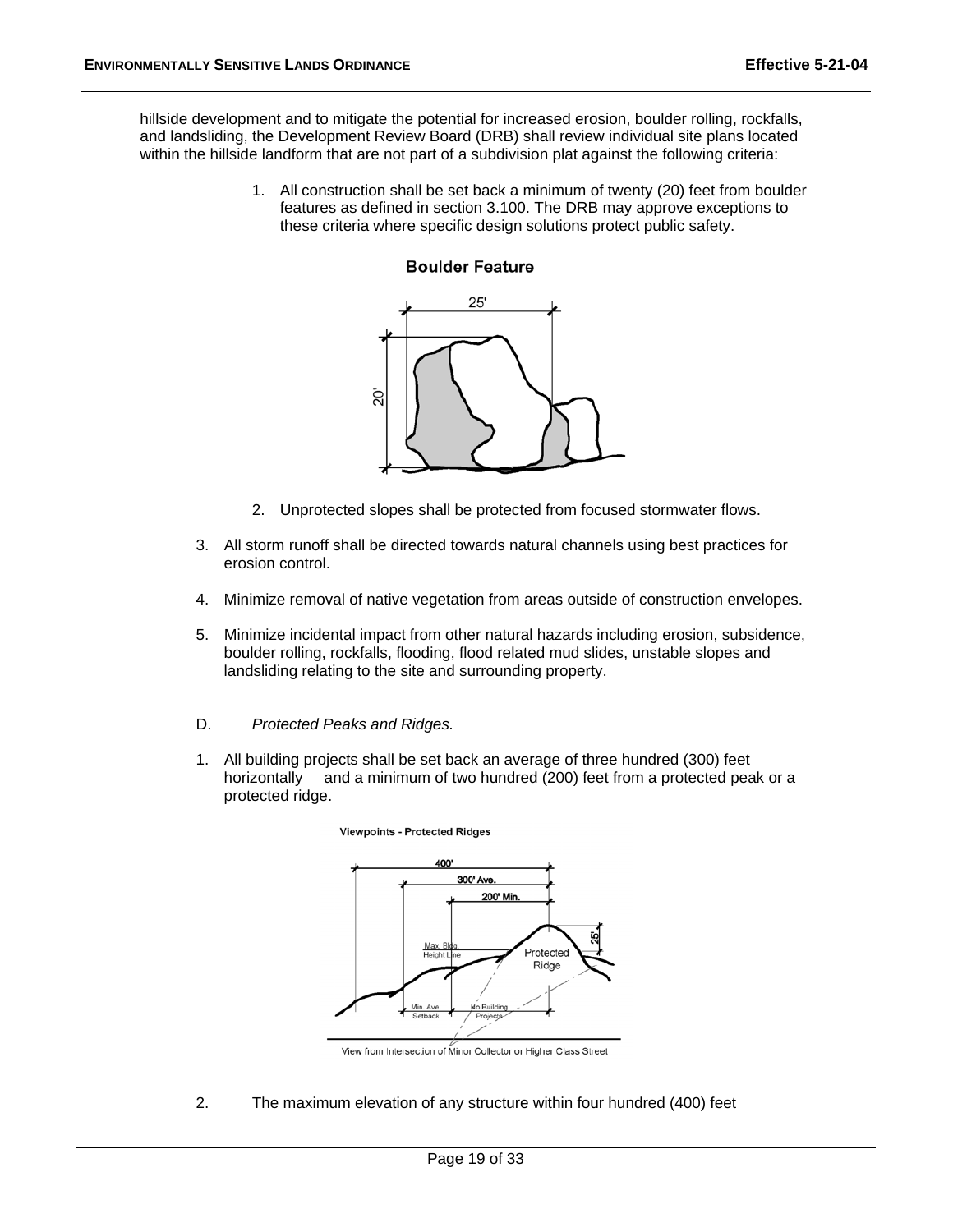horizontally of a protected peak or ridge shall be at least twenty-five (25) feet below the elevation of the nearest point of a protected peak or ridge.

- 3. Protected peaks and ridges shall be identified on ESLO Protected Peaks and Ridges Maps prepared by the city, and may be revised as follows: Request for map refinement shall include a visual analysis from viewpoints as defined in Section 3.100, and be subject to Subsection E, below.
- 4. Protected peaks and ridges on a property shall be shown on final plats at the time of City Council approval.

 E. *Revisions of ESL Landform and Protected Peaks and Ridges Maps.* Landforms are identified on the ESL Landforms and Protected Peaks and Ridges Maps by the city. The maps may be revised as follows:

- 1. Applicants for a specific development project may request a change in all or part of the landform boundaries on the ESL Landforms and Protected Peaks and Ridges Maps prior to or concurrently with a development project application. The applicant shall submit technical data to the city manager or designee to support the request. If the city manager or designee determines that the request represents more than a minor refinement, the requested landform boundary change shall be prepared by an Arizona state registered geologist and shall include a technical analysis to support the requested map revision. The definitions of the three landform areas shall be used by consulting geologists for their analysis of changes in the landform boundaries.
- 2. Minor refinements to the ESL Landforms and Protected Peaks and Ridges maps shall be subject to the approval of the city manager or designee.
- 3. Major revisions of the ESL Landforms and Protected Peaks and Ridges maps shall be subject to development review board approval. Development review board approval shall occur prior to the planning commission and city council public hearings if the request is made concurrently with a submittal for a rezoning or use permit approval.
- 4. A property owner may request a revision of the ESL Landforms and Protected Peaks and Ridges maps on their property independently from a submittal for a specific project. Such submittals shall follow all processes and requirements in section 6.1070E1. and shall be subject to approval of the development review board.

 F. *Boulder Features.* Development shall not be permitted on or immediately adjacent to boulder features within the ESL area as defined in Section 3.100 and a setback of twenty (20) feet shall be maintained around the boulder feature unless otherwise approved by the development review board. The development review board may permit development on boulder features which meet this definition where the applicant demonstrates that the proposed construction will meet the following criteria:

- 1. When a proposed structure will be occupied, the applicant shall submit a technical analysis prepared by an Arizona State registered geologist demonstrating that the boulder feature is stable and does not present a threat to the proposed structure.
- 2. The applicant has demonstrated that the proposed construction will blend into the boulder feature so that the boulder feature is still substantially visible from public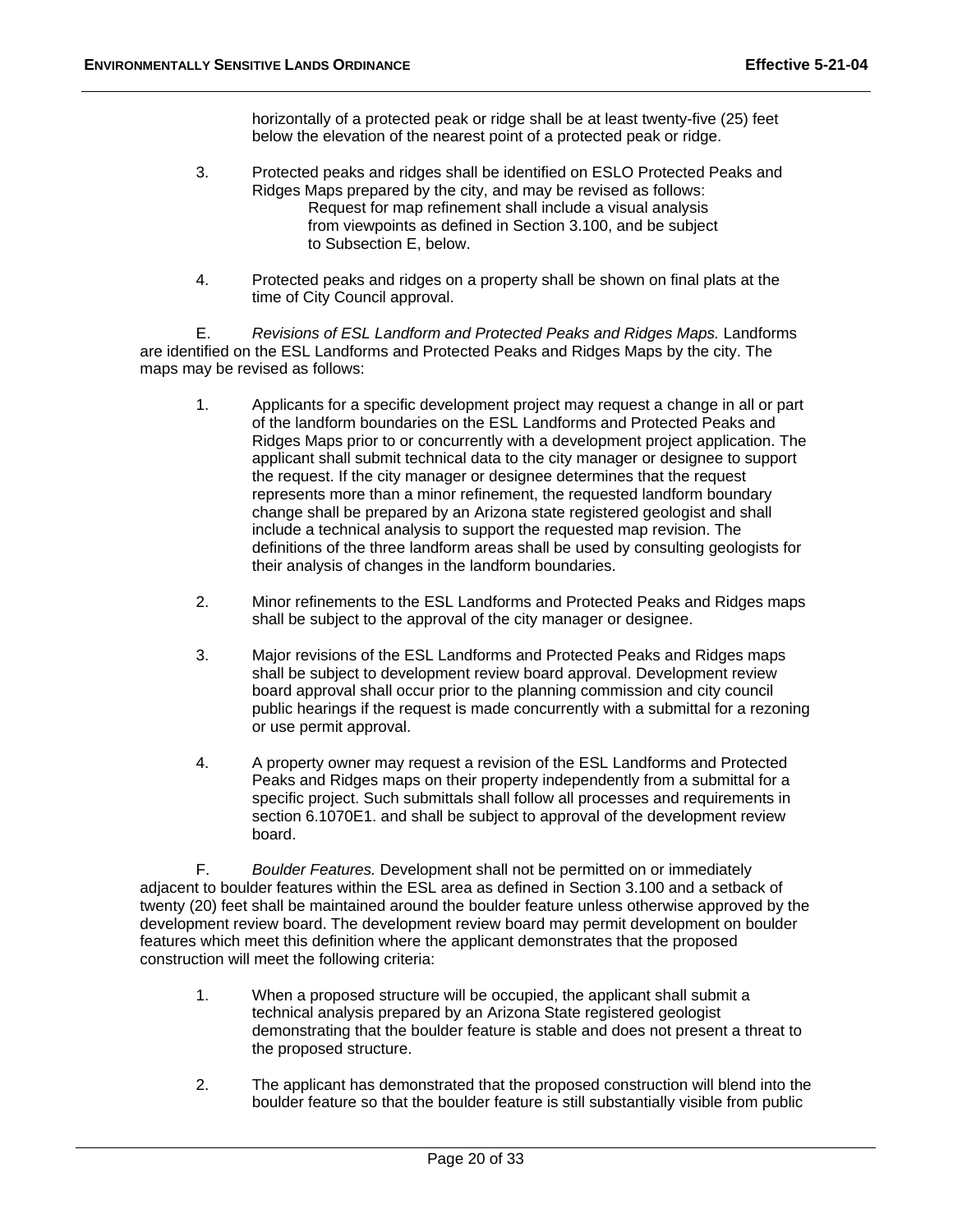or private streets, and the structure does not detract significantly from the character of this special feature.

- G. *Site and Structure Development Design Standards.*
- 1. Within the ESL district:
	- a. Mirrored surfaces or any treatments which change ordinary glass into a mirrored surface are prohibited.
	- b. Reflective building and roofing materials (other than windows) including materials with high gloss finishes and bright, untarnished copper, aluminum, galvanized steel or other metallic surfaces, shall be textured or have a matte or non-reflective surface treatment to reduce the reflection of sunlight onto other property.
	- c. Materials used for exterior surfaces of all structures shall blend in color, hue, and tone with the surrounding natural desert setting to avoid high contrast.
	- d. Surface materials of walls, retaining walls or fences shall be similar to and compatible with those of the adjacent main buildings.
	- e. Development design and construction techniques should blend scale, form and visual character into the natural landform and minimize exposed scars.
	- f. Exterior lighting should be low scale and directed downward, recessed or shielded so that the light source is not visible from residential development in the area or from a public viewpoint.
	- g. No paint colors shall be used within any landform that have a LRV greater than thirty-five (35) percent.
	- h. Exterior paint and material colors shall not exceed a value of six (6) and a chroma of six (6) as indicated in the *Munsell Book of Color* on file in the Planning Systems department.
	- i. Plant materials that are not indigenous to the ESL area shall be limited to enclosed yard areas and non-indigenous plants that have the potential of exceeding twenty (20) feet in height are prohibited. A list of indigenous plants is available from the Planning and Development Services Department. Outdoor community recreation facilities, including parks and golf courses shall be allowed turf as specified in section 6.1070G1.j.
	- j. Turf shall be limited to enclosed areas not visible offsite from lower elevation. Outdoor recreation facilities, including parks and golf courses, shall be exempt from this standard.
	- k. All equipment appurtenant to underground facilities, such as surface mounted utility transformers, pull boxes, pedestal cabinets, service terminals or other similar on-the-ground facilities, shall have an exterior treatment that has a LRV of less than thirty-five (35) percent or otherwise screened from view from adjoining properties.
	- l. It is the intent of this ordinance to leave washes in place and in natural conditions where practical. When necessary, modifications to natural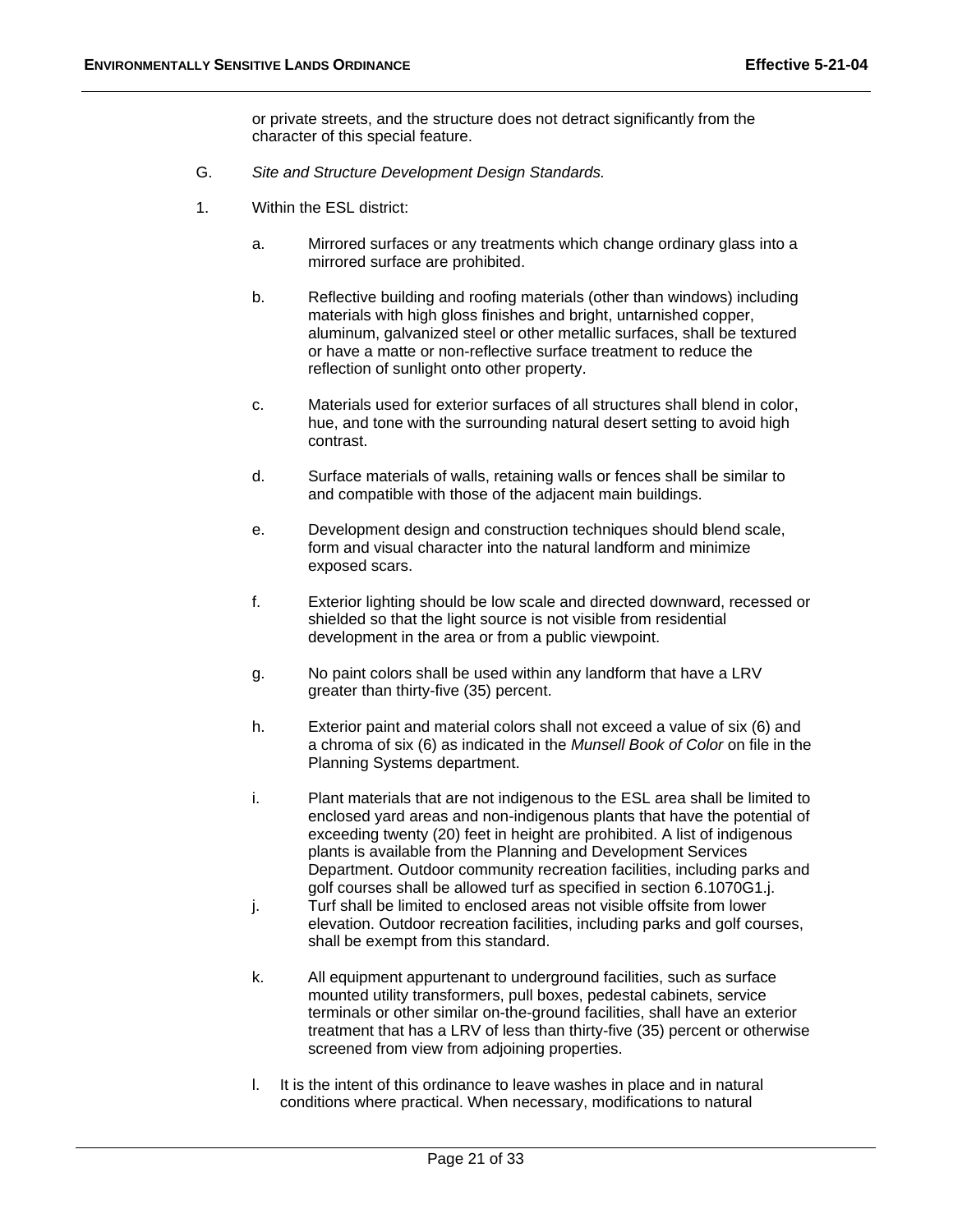watercourses and all walls and fences crossing natural watercourses shall be designed in accordance with the standards and policies specified in chapter 37 ( Floodplain and stormwater regulation) of the City of Scottsdale Revised Code, And the City's design standards and policies manual. Requests to modify, Redirect or divert water courses of 50 CFS or greater flow in a 100 year event shall include the following:

- 1. Justification for the request.
- 2. Plans showing:
	- a. That the application will result in an equal or enhanced quality of open space
	- b. that any proposed wash modification will include restoration of the watercourse with vegetation of the same type and density removed for the modifications.
	- c. if a wash is being redirected or modified that it enters and exits the site at the historic locations, and that the result will not impact drainage considerations for adjacent properties.
	- d. If a wash is being diverted into a structural solution (e.g. underground pipe), that the change will not impact the drainage conditions on adjacent properties and will not reduce the integrity of any upstream or downstream corridor as meaningful open space.

An Application for the modification of a wash mentioned above, may be granted by the Zoning Administrator subject to approval of the design solution for the drainage facilities and subject to the finding that the purpose of this overlay district (section 6.1011) has been achieved. However, in no event shall the provisions of this section require greater area of NAOS dedication than currently required by section 6.1060.A, B and C of this ordinance.

(Ord. No. 2305, § 1, 2-19-91; Ord. No. 3395, § 1, 12-11-01)

# **Sec. 6.1071. Design guidelines.**

*.*

- A. *General guidelines*
- 1. Clustering, density transfer, NAOS or CA should be used to protect the most sensitive areas on a plat.
- 2. Unless specifically approved by city council:
	- a. NAOS shall not be enclosed by walls that disrupt its continuity with NAOS on adjacent properties,
	- b. Walls are prohibited from disrupting the continuity of NAOS corridors and wildlife corridors or habitats located along major and minor watercourses,
	- c. Walls shall not enclose or disconnect contiguous NAOS or be permitted to cross washes of 50 CFS or greater flow in a 100-year event.
	- d. Fences shall not block wildlife movement in and through NAOS and/or natural water courses.
- 3. Subdivision walls are prohibited unless as allowed pursuant to the hardship exemption in section 6.1022.D. When approved, perimeter walls shall be subject to the Development Review Board and shall incorporate the following criteria:
	- a. These walls shall incorporate alignments and vertical designs that undulate in a manner that blends with the character of the site's terrain and protects major native plant specimens and boulders;
	- b. These walls shall contain ground level openings of at least nine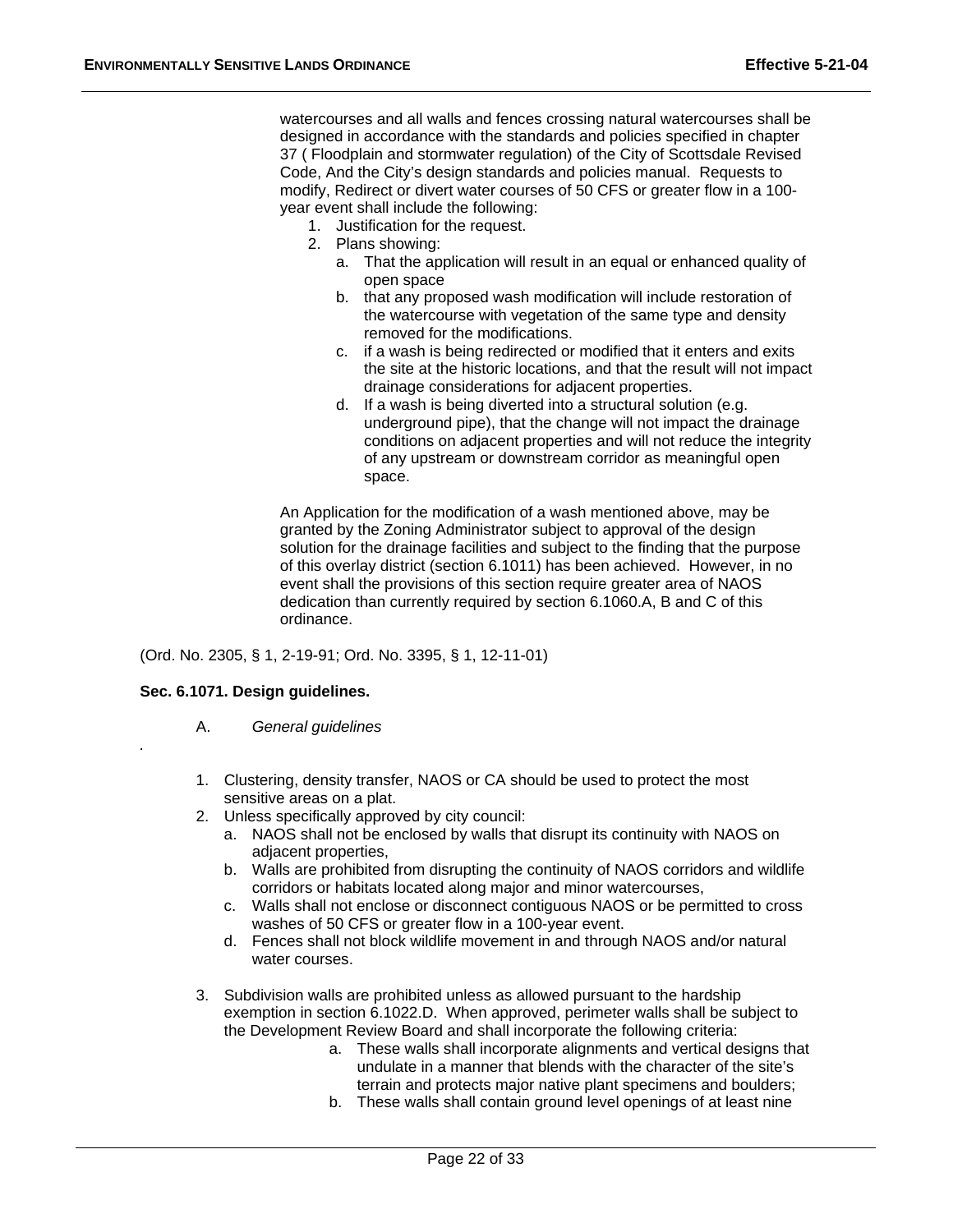(9) square feet in area with a dimension of three (3) by three (3) feet, and be spaced no more than two hundred (200) feet apart, including openings for drainage ways, in order to allow wildlife movements and passage of localized stormwater flows;

- c. These walls shall be built of materials that blend into the heavy textures and rustic character of the vegetation, boulders and other features of the natural desert setting; and
- d. These walls shall be set back from the perimeter property line a minimum of:
	- 1. Fifteen (15) feet where the subdivision or Masterplanned development is adjacent to a vacant property;
	- 2. Fifteen (15) feet or a distance equal to the required side yard for the underlying zoning district, whichever is greater, where the subdivision or master planned development is adjacent to a parcel that has an existing residence, an existing subdivision or the McDowell Sonoran Preserve; or
	- 3. Zero (0) feet where the subdivision is adjacent to natural area open space (NAOS) or conservation area (CA) Tract within the same subdivision or master planned development that the walls are located within.
- 4. On single family residential parcels containing 35,000 square feet or larger, individual lot or site walls where permitted by this ordinance, shall be setback a minimum of fifteen (15) feet from a side or rear property line unless the parcel is adjacent to natural area open space (NAOS) or conservation area (CA) within a separate tract as a part of a master planned development or subdivision.
- 5. Sensitive site planning that responds to the environmental conditions will frequently lead to smaller average lot sizes, a reduction in disturbed land area, or fewer lots. The applicant has the burden of demonstrating that the proposed intensity can be developed on the site in a sensitive manner that is consistent with this ordinance, The *Development Design Guidelines for Environmentally Sensitive Lands,* and other approved city policies and guidelines.
- 6. The specific location of a construction envelope shall be shown on the site plan submitted for the permit and shall be clearly fenced or contained during construction of the improvements permitted. Disturbance to sites during construction should be minimized and limited to the portions of the site on which improvement is shown on the approved site plan. No clearing, grading, grubbing etc, may occur outside of the approved construction envelopes.

No grading permits shall be issued on lots with R1-190, R1-130, R1-70, R1-43 or R1- 35 Zoning unless they are submitted in conjunction with building plans for on-site structures, except for drainage facilities, driveways or utilities required with the approved subdivision plans to serve the subdivision or adjacent properties.

- B. *Guidelines for the McDowell Sonoran Preserve Boundary.*
- 1. NAOS outside the McDowell Sonoran Preserve boundary should be oriented to maintain habitat and unimpeded wildlife movement to and from the preserve.
- 2. Promote continuity of open spaces at the preserve boundary.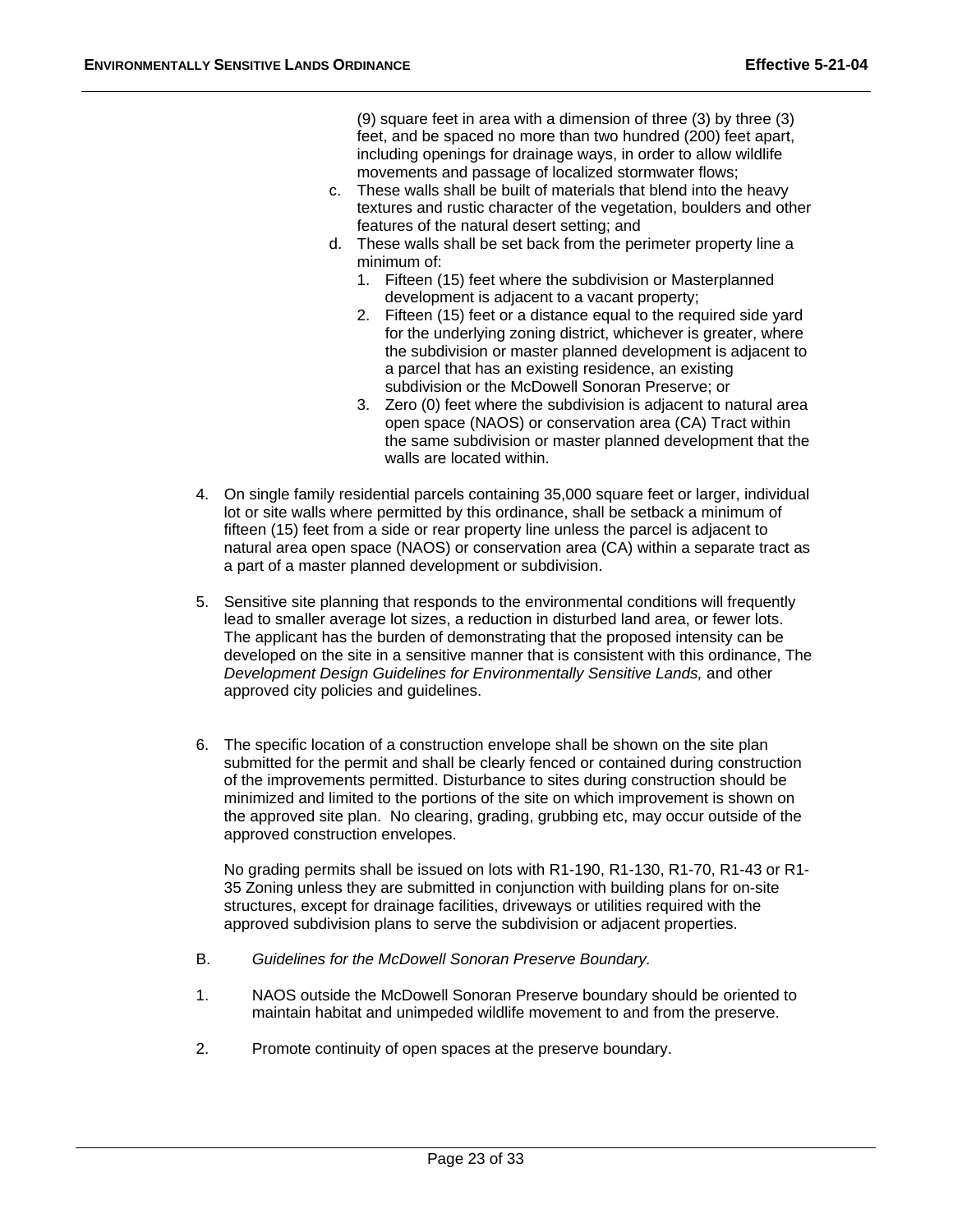**Meaningful Open Space** 



- 3. Maximize the provision of NAOS at the preserve boundary to create a natural buffer to the preserve.
- 4. Any trail development through NAOS areas adjacent to the preserve must be coordinated with the Preserve Trail Plan.

(Ord. No. 3395, § 1, 12-11-01)

# **Sec. 6.1080. SENSITIVE DESIGN OPTIONS**

#### Sec. 6.1081. Density transfer.

The density transfer option is intended to provide an incentive for developers to move construction from portions of their parcel with severe environmental constraints to less constrained areas. A density transfer may be approved through the use of amended development standards and the approval processes in sections 6.1083A. and B. The benefits of transfer decline as development in the most sensitive areas increases. The use of this option can lead to the preservation of significant areas of environmentally sensitive lands including land slopes over fifteen (15) percent, watercourses, and special features.

A. *Density transfer for Conservation Area (CA).*

 1. In order to qualify for the maximum rate of density transfer (1:1) the severely constrained areas (SCA) must be designated CA. The severely constrained areas are those portions of the hillside landform containing or surrounded by any one (1) of the following environmental conditions; provided that for purposes of density transfer only, SCA shall not include areas of ten (10) acres or more which do not contain any of the environmental conditions specified below, even if the area is surrounded by one (1) or more conditions, so long as any development proposed for the surrounded area is not visible from viewpoints established on the city's special features map:

- a. Land slopes over twenty-five (25) percent.
- b. Unstable slopes as listed in section 6.1021B.
- c. Special features as listed in section 6.1021C.

The rate of transfer for the parcel is reduced in proportion to reductions in the amount of SCA that is designated as CA.

 2. The applicant may request that undisturbed natural areas and land stripped of natural vegetation or scarred prior to January 1, 1990, which has been revegetated be established as CA as follows: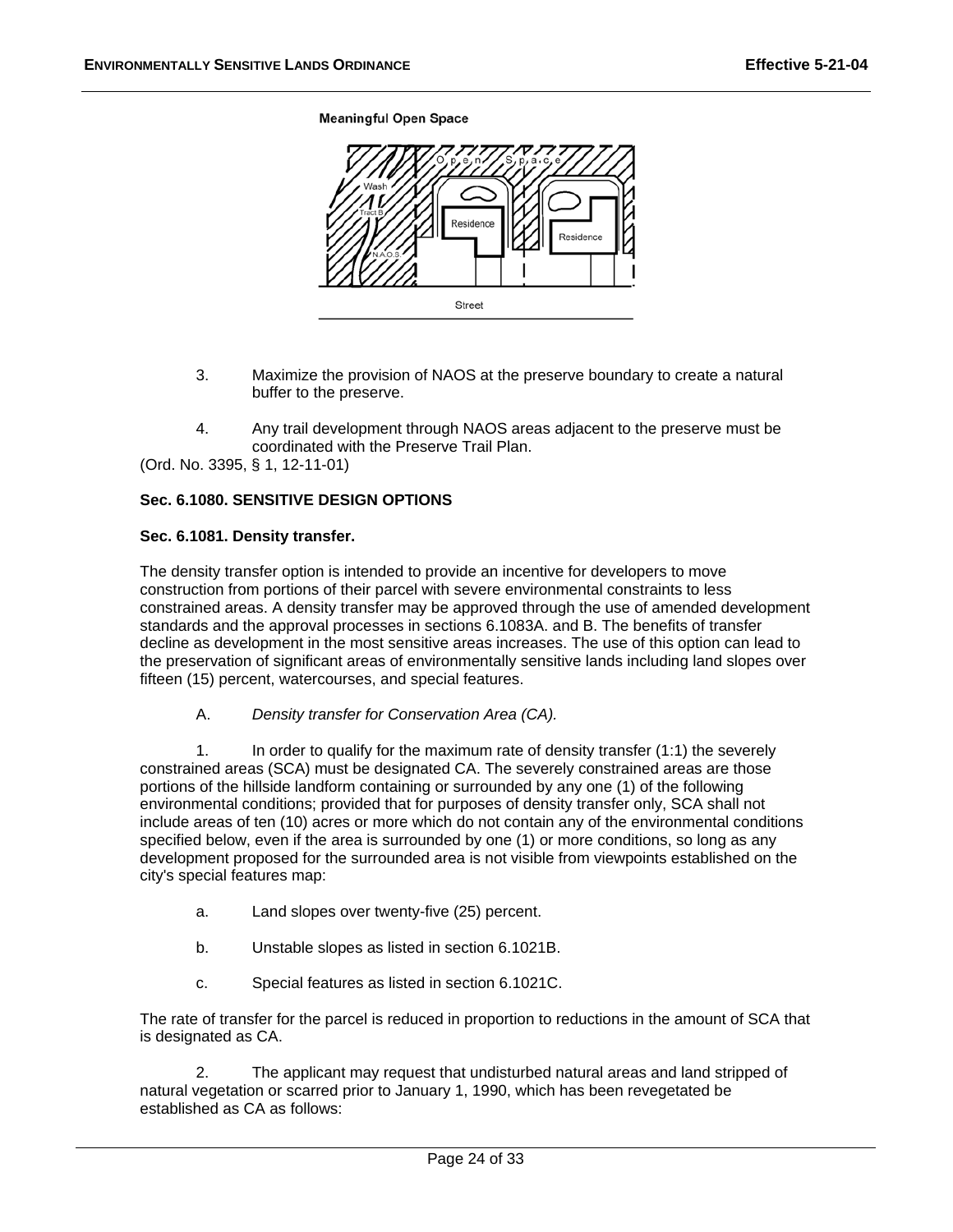a. The applicant shall demonstrate to the satisfaction of the city Attorney that the entire NAOS area will be permanently maintained as natural area open space through easements, donation or dedication to the city or other entity. If NAOS is located in a common tract owned by a homeowners association, the property shall be maintained through a common maintenance agreement.

 b. Land designated CA may also be rezoned to the conservation open space (COS) district except that only the unimproved land in the COS district is eligible for density transfer calculations.

 c. The receiving area is the portion of the property that will receive the density transfer. The maximum permitted density in the receiving area is equal to the number of units being transferred from the CA or unimproved COS areas, plus the base intensity for the receiving area from Table B.

 3. Density transfer calculations. The base intensity for the existing zoning shall be determined using Table B and shall be permitted to be transferred to another area of the parcel as follows:

a. Determine the acreage of SCA on the gross parcel.

 b. Determine the percent of SCA that is designated CA by dividing the CA acreage by the SCA acreage. This percentage is the rate of density transfer for the parcel. Only the area of NAOS to be designated CA may be included in the calculation of land eligible for density transfer.

 c. Determine the base intensity for the land designated CA by multiplying the CA acreage times the intensity in Table C for the applicable zoning district. Sensitive lands that are not SCA may also be selected by the applicant for CA in order to transfer density to less constrained areas.

 d. Determine the number of units eligible for density transfer by multiplying the percent of land designated CA (b. above) times the base intensity for the land designated CA (c. above).

 e. The calculation established in a. through d. above may be summarized by the following formula:

| Percentage of | Acres         | Base intensity | $=$ | Total permitted     |
|---------------|---------------|----------------|-----|---------------------|
| <b>SCA</b>    | designated CA | of designated  |     | density transfer    |
| designated    |               | CА             |     | I for the CA area I |
| CА            |               |                |     |                     |

 B. *Density transfer bonus for regional drainage.* In order to promote regional drainage and flood control, the applicant may request that the land area required for regional drainage facilities, as part of an approved city regional drainage and flood control plan developed by the city, may be used for a density transfer as follows:

 1. A one-hundred (100) percent transfer of the intensity permitted under the existing zoning by Table B may be used for a density transfer.

 2. The land area from which the density is transferred must be legally secured through conservation or open space easements or dedication. The land may be designated CA or rezoned to the open space district (OS) where appropriate.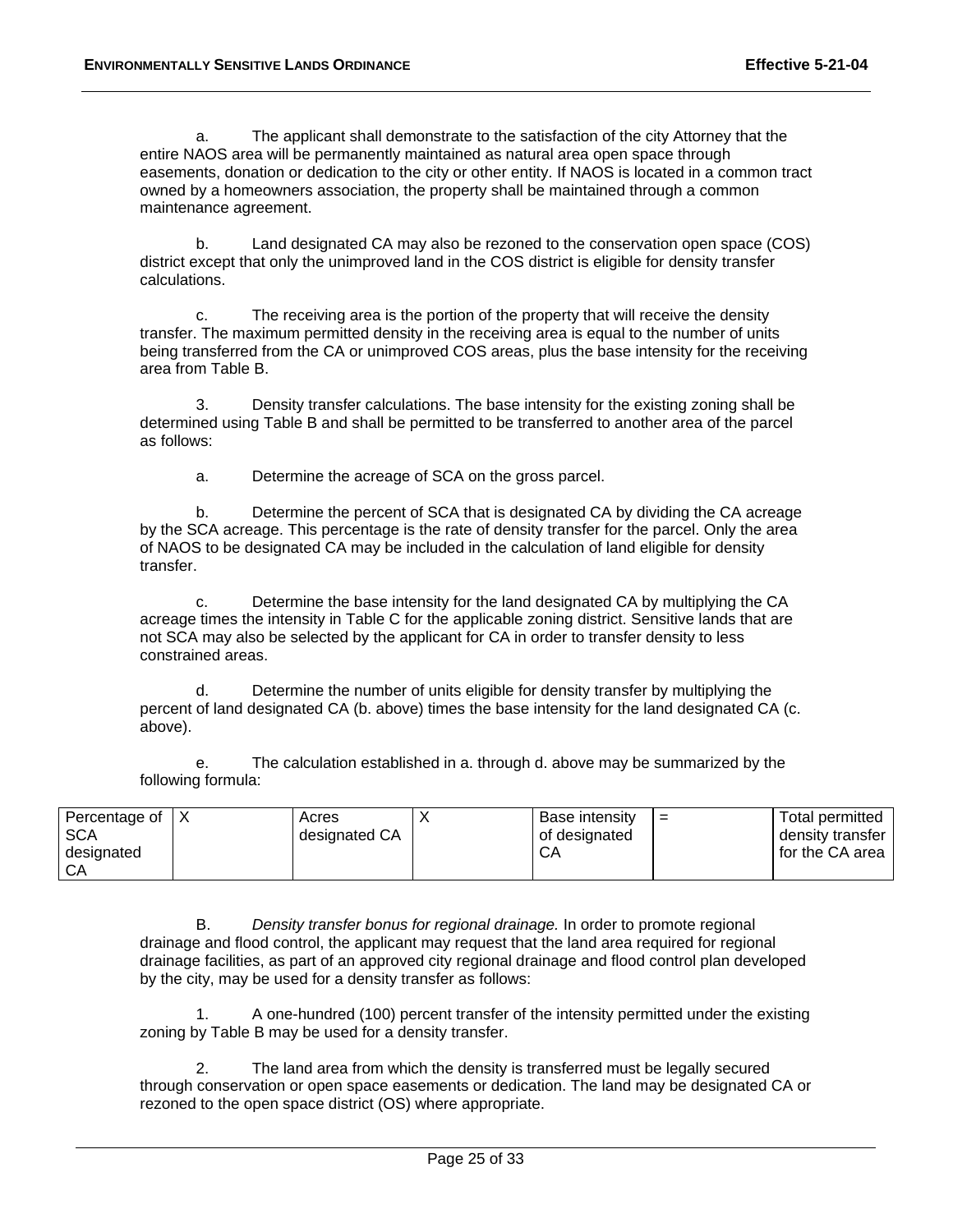C. *Eligible receiving areas.* The portion of the development project that can receive density transfer shall have less sensitive environmental conditions than the CA or COS land from which the density is transferred. Eligible receiving areas are any portions of the development project that do not contain slopes over twenty-five (25) percent, unstable slopes, special features, minor watercourses or major watercourses.

 D. *Off-site Transfers.* Density transfers to noncontiguous parcels may be approved, in order to encourage the transfer of development rights from more sensitive areas to those that are less sensitive. Noncontiguous transfers permit the owners of less sensitive lands to join in a single application with the owner of more sensitive areas, and to transfer development potential from the more sensitive to the less sensitive areas without the need for rezoning.

An application to make a noncontiguous transfer must be signed by the owners of both parcels, and must meet the procedural requirements of this section, and section 6.1083, and the following criteria:

 1. On February 19, 1991, the parcel was a legally constituted lot on which development would have been permitted under the terms of the Ordinance in effect at the time the lot was created or was annexed to the city.

 2. At least eighty (80) percent of the parcel from which density will be transferred (the "transfer parcel") must consist of severely constrained areas.

3. No development will be permitted on the transfer parcel.

 4. The transfer parcel must be permanently secured as CA through easements, donation or dedication to the city or other entity, by a means approved by the City Attorney or zoned COS.

 5. The parcel to which density will be transferred (the "receiving parcel") must be located within the ESL district in the upper desert or lower desert landform.

 6. No permits will be issued for the receiving parcel, until the transfer parcel has been permanently secured as CA or rezoned COS.

#### Table B

Base Intensity by Zoning Category\*

\*These numbers shall be used in calculating the following:

a. The number of units or intensity to be used in a density transfer.

 b. The maximum number of units for any parcel where a density transfer is not being used.

c. The "base" intensity on a parcel before the NAOS density incentive is applied.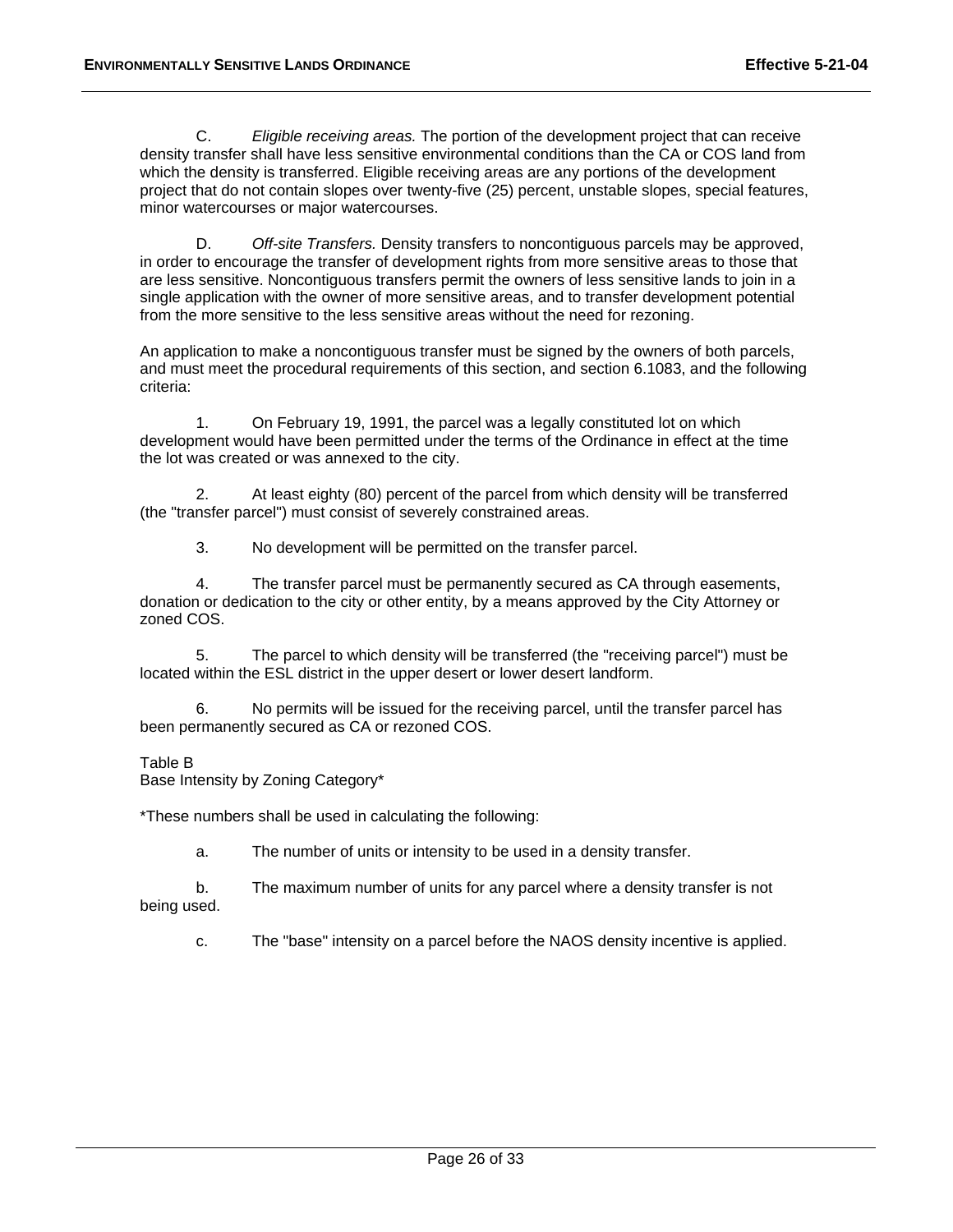| <b>District</b>     | Factor (DU/AC) | <b>District</b> | Factor (DU/AC) |
|---------------------|----------------|-----------------|----------------|
| R <sub>1</sub> -190 | .21            | $R-3$           | 12.93          |
| R <sub>1</sub> -130 | .31            | $R - 4$         | 8.31           |
| R <sub>1</sub> -70  | .55            | $R-4R$          | 7.54           |
| R <sub>1</sub> -43  | .83            | $R-5$           | 23.00          |
| R1-35               | 1.04           | S-R             | 12.44          |
| R <sub>1</sub> -18  | 1.87           | <b>PNC</b>      | 4.00           |
| R <sub>1</sub> -10  | 3.12           | <b>PCC</b>      | 4.00           |
| R1-7, MH            | 4.16           | <b>PCoC</b>     | 4.00           |
| R <sub>1</sub> -5   | 5.00           | <b>PCP</b>      | 25.00          |
| $R-2$               | 7.28           |                 |                |

1. Residential uses, excluding guest rooms.

2. Hotels, motels, and resorts.

| <b>District</b>  | Factor (Guest |
|------------------|---------------|
|                  | Rooms/Acre    |
| $R-4R$           | 10.62         |
| $R-5$            | 33.00         |
| $C-2$            | 43.56         |
| $\overline{C-3}$ | 43.56         |
| <b>PRC</b>       | 21.78         |
| M/P              | 43.56         |

3. Nonresidential uses.

| District            | Factor (Floor Area<br>Ratio) |
|---------------------|------------------------------|
|                     |                              |
| $S-R$               | .4                           |
| C-O, I-G, I-1,      | .6                           |
| C-1, C-2, C-3, C-4, | .8                           |
| C-5, SS, PRC, WP,   |                              |
| <b>PCP</b>          |                              |
| PNC, PCC            | .3                           |
| PcoC                | .2                           |
|                     |                              |

(Ord. No. 2305, § 1, 2-19-91; Ord. No. 3395, § 1, 12-11-01)

# Sec. 6.1082. Cluster development option.

The cluster development option is intended to provide an opportunity for more flexibility in platting lots and for site planning under ESL regulations than in the underlying zoning districts. The development review board may approve clustering if the application is in compliance with the standards in section 6.1083A. This option allows for increased sensitivity to site conditions and permits the clustering of the development onto less land area so portions of the land remain undisturbed. These standards cannot increase the intensity allowed on a development site. Clustering may enable applicants to use the land more efficiently or to utilize more of the allowable intensity. The following limitations apply: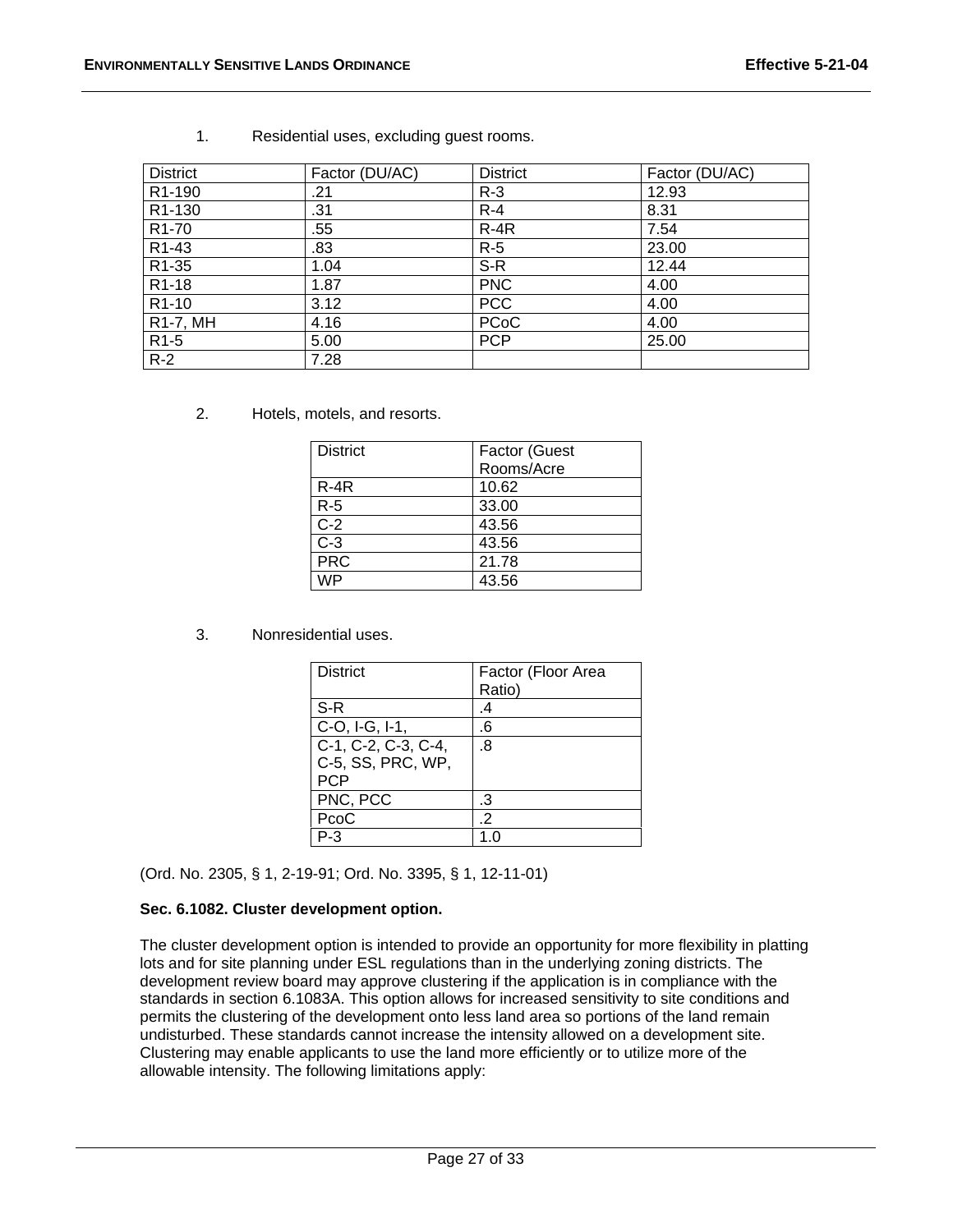A. The density shall not exceed the applicable density for the parcel. Before this site planning option is applied to a parcel, a determination of density must be approved according to the options and applicable procedures available including:

- 1. Using Table B to determine the base intensity under existing zoning.
- 2. Using sections 6.1050B. and C. to determine permitted density.
- 3. Using the density transfer procedures to increase the density.
- 4. Rezoning the parcel.

 B. The density that has been approved for any parcel may be allocated to any areas of a parcel with a plat or site plan subject to the following limitations:

 1. Development standards may only be modified in compliance with the requirements of section 6.1083.

 2. The site plan, or plat, must comply with the requirements of section 7.858, site planning standards and guidelines. (Ord. No. 2305, § 1, 2-19-91; Ord. No. 3395, § 1, 12-11-01)

#### **Sec. 6.1083. Amended development standards.**

Amended development standards may be approved, in accordance with section 6.1083A. or B. below, Upon finding that the amended development standards are in conformance with section 6.1011 purpose, of the environmentally sensitive lands regulation, and in order to encourage sensitivity to site conditions and to provide flexibility in site planning.

- A. *Development Review Board Public Hearing process.* The development review board may approve amended development standards for the underlying zoning district concurrently with the preliminary plat approval subject to the following:
	- 1. Application and public hearing procedures of section 1.900.
	- 2. The existing zoning district and proposed use is for single-family dwellings.
	- 3. The base density in Table B has not been exceeded.
	- 4. The minimum area of the development is ten (10) gross acres.
	- 5. The minimum lot sizes may be reduced by no more than twenty-five (25) percent of the minimum lot size required in the underlying district.
	- 6. Minimum setbacks and minimum distance between buildings of the applicable zoning district requirements may be reduced by no more than twenty-five (25) percent. In no case shall the setback of a garage or carport that opens towards the street be less than twenty (20) feet from the back of curb, or when present, the back of sidewalk. The minimum side yard or rear yard, where the side or rear yard is adjacent to designated open space tracts may be reduced to five (5) feet. Setbacks on the perimeter of the development project shall be equal to or greater than those imposed by the existing zoning on parcels within fifty (50) feet of the perimeter of the development project.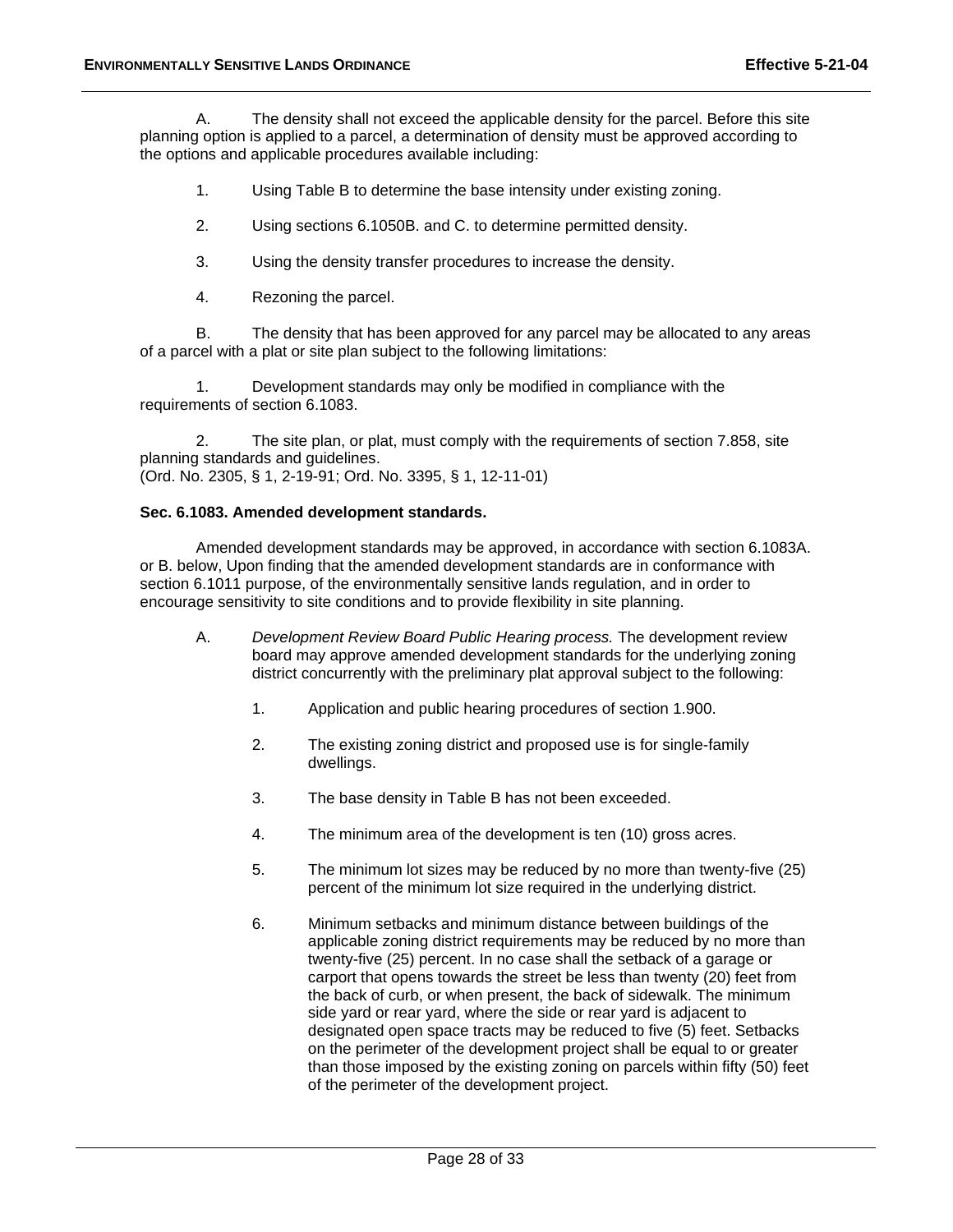7. Minimum lot width may be reduced by no more than twenty-five (25) percent of the minimum lot width required in the underlying district. However, if the applicant can demonstrate that a flag lot design better achieves the purposes of the ESL Overlay District, flag lots with a minimum width of twenty (20) feet may be approved.



- 8. If the underlying zoning is R1-18, R1-10 R1-7 or R1-5, one (1) of the side yard setbacks may be zero (0), provided that the dwellings are constructed as single-family detached homes. The minimum distance between buildings is five (5) feet.
- 9. The development must be served by public or private water and sanitary sewer facilities if the minimum lot sizes are less than sixty thousand (60,000) square feet.
- 10. The amended development standards are approved concurrently with the preliminary plat.
- 11. The required common open space is to be permanently maintained as natural open space as demonstrated in documents satisfactory to the City Attorney prior to the issuance of any permits.
- 12. Demonstrate compliance with the design criteria stated in section 6.205 for planned residential development.
- 13. Any modified standards for the development shall be recorded on the final plat.
- 14. The applicant shall demonstrate to the satisfaction of the development review board that the modifications better achieve the purposes of ESL in section 6.1010 than the existing standards.
- B. *City Council Public Hearing Process.* The City Council may approve amended development standards for the underlying zoning district which exceed the limitations in section 6.1083A. pursuant to the following:
	- 1. Application and public hearing procedures of section 1.600 and 1.700.
	- 2. In reviewing such applications, the City Council shall compare the requested intensity and use to the environmental conditions and to the General Plan to determine the appropriateness of the amended development standards.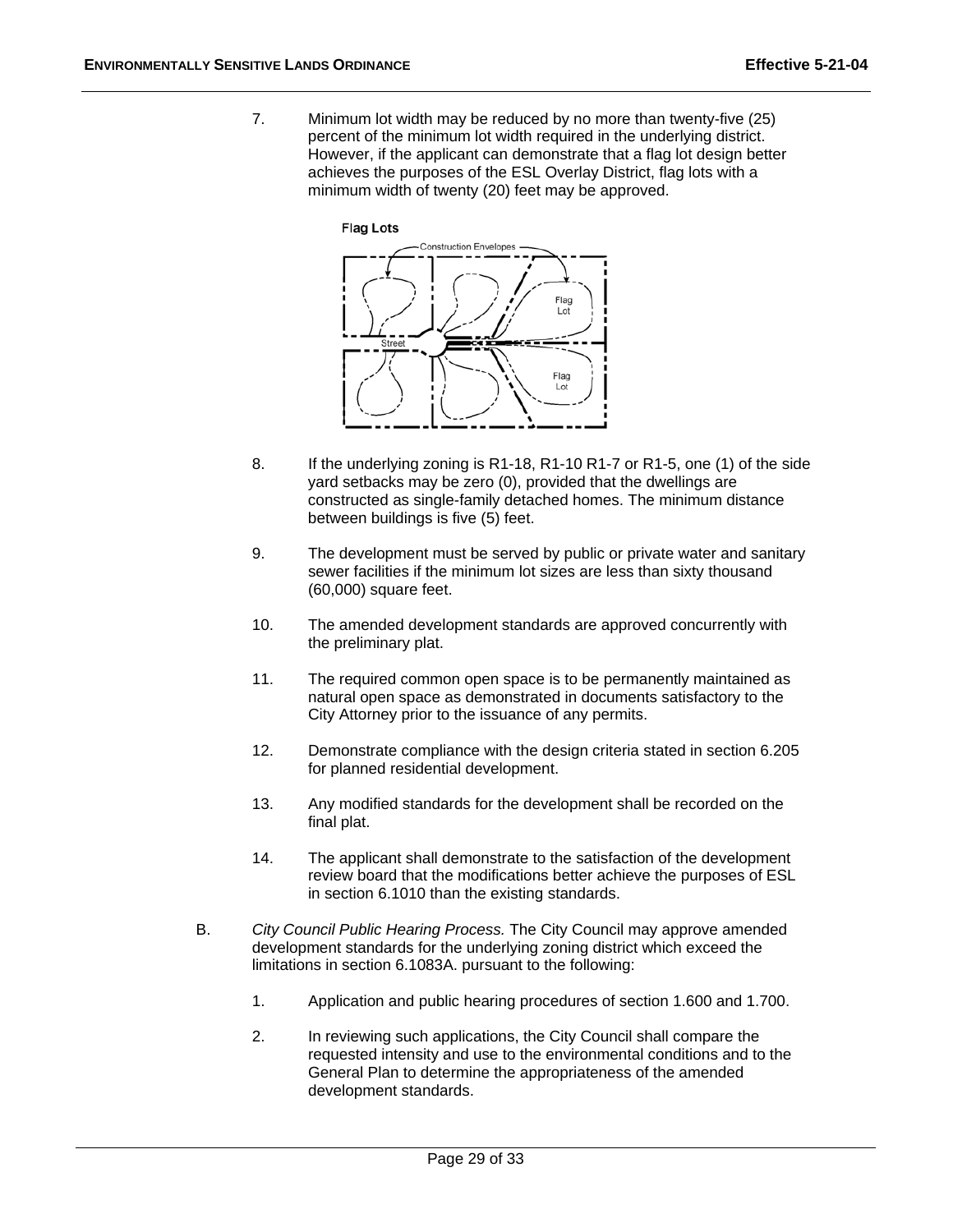3. The applicant shall demonstrate that the stated modifications better achieve the purposes of ESL regulations in section 6.1011 than the existing zoning.

(Ord. No. 2305, § 1, 2-19-91; Ord. No. 3225, § 1, 5-4-99; Ord. No. 3395, § 1, 12-11-01)

#### **Sec. 6.1090. ESL SUBMITTAL REQUIREMENTS**

#### **Sec. 6.1091. All applications.**

A. In addition to any other information required by the Scottsdale Zoning Ordinance (Ordinance No. 455, as amended) and the Scottsdale Revised Code, applications for development approval under ESL shall include the following:

- 1. Base submittal requirements for all projects:
	- a. Location and size of project boundaries, including any phasing plans.
	- b. Project description.
	- c. A.L.T.A. survey.
	- d. Site development plan showing all existing and proposed construction, including density calculations.
	- e. Aerial map.
	- f. Site plan superimposed on the aerial map.
	- g. Topography map (two (2) foot contours intervals).
	- h. Slope analysis superimposed on the topography map with NAOS calculation table.
	- i. NAOS analysis site plan, including proposed civil improvements and proposed construction envelope concept plan.
	- j. Environmental features map, including applicable landforms, protected peaks and ridges, unstable slopes, boulder features, watercourses, vegetation and wildlife habitats, viewsheds, and manmade or fire scarring.
	- k. Native plant submittal and revegetation plan and program, including transplanting and/or reseeding methods and the list of plants and density of application.
	- l. Geotechnical report for sites with shallow bedrock and/or boulders.
	- m. Drainage and grading report and plan.
	- n. Archaeology data, reports, and/or plans as required by Chapter 46 of the City Code.
- 2. Additional submittal requirements for master planned projects:
	- a. Master environmental design concept plan.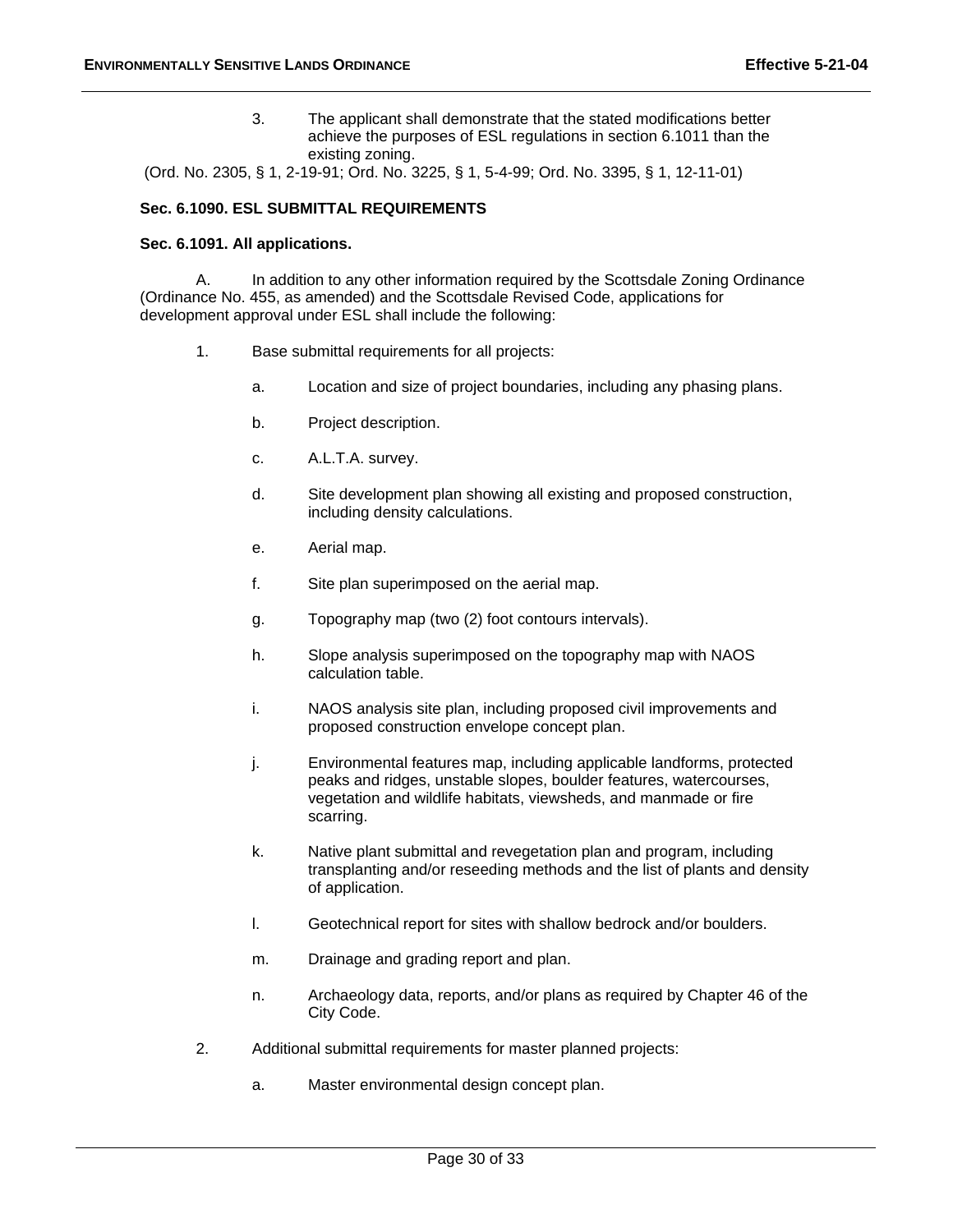- b. Phasing plan.
- c. Circulation plan.
- d. Water and wastewater plan.
- 3. Additional submittal requirements for preliminary plat and development review board submittals:
	- a. Master environmental design concept plan.
	- b. Cuts and fills site plan.
	- c. Amended development standard justification report.
	- d. Vista/scenic corridors, including cross section details.
	- e. Public trail plan.
	- f. Landscaping plan.
	- g. Color and material samples.
	- h. Wall plans.
	- i. Boulders that exceed six (6) feet in width and six (6) feet in height
	- j. If proposing modification per section 6.1070 G.1.L. the delineation of natural water courses of 50 CFS or greater flow in a 100-year event.
- 4. Additional submittal requirements for single family residential permits:
	- a. Boulders that exceed six (6) feet in width and six (6) feet in height
	- b. If proposing modification per section 6.1070 G.1.L. Delineation of natural water courses of 50 CFS or greater flow in a 100-year event.
- 5. Modified submittal requirements. The city manager or designee may require additional information to identify or analyze specific environmental conditions, or may waive submittal requirements determined unnecessary for appropriate review of the project.

(Ord. No. 2305, § 1, 2-19-91; Ord. No. 3225, § 1, 5-4-99; Ord. No. 3395, § 1, 12-11-01)

#### **Sec. 6.1092. Master Development Plan Submittal.**

- A. A master development plan shall be submitted where:
- 1. Section 48-35 of the Subdivision Ordinance requires a development master plan.

 2. The underlying zone requires a master development plan, e.g., section 5.4002, planned commerce park (PCP), section 6.204, planned residential development (PRD) or section 5.2103, planned community district (PCD);

 3. The city manager or designee determines that a master plan is necessary for the orderly development of the project, in accordance with the requirements of this Ordinance. (Ord. No. 2305, § 1, 2-19-91; Ord. No. 3225, § 1, 5-4-99; Ord. No. 3395, § 1, 12-11-01)

#### **Sec. 6.1100. Maintenance and violations.**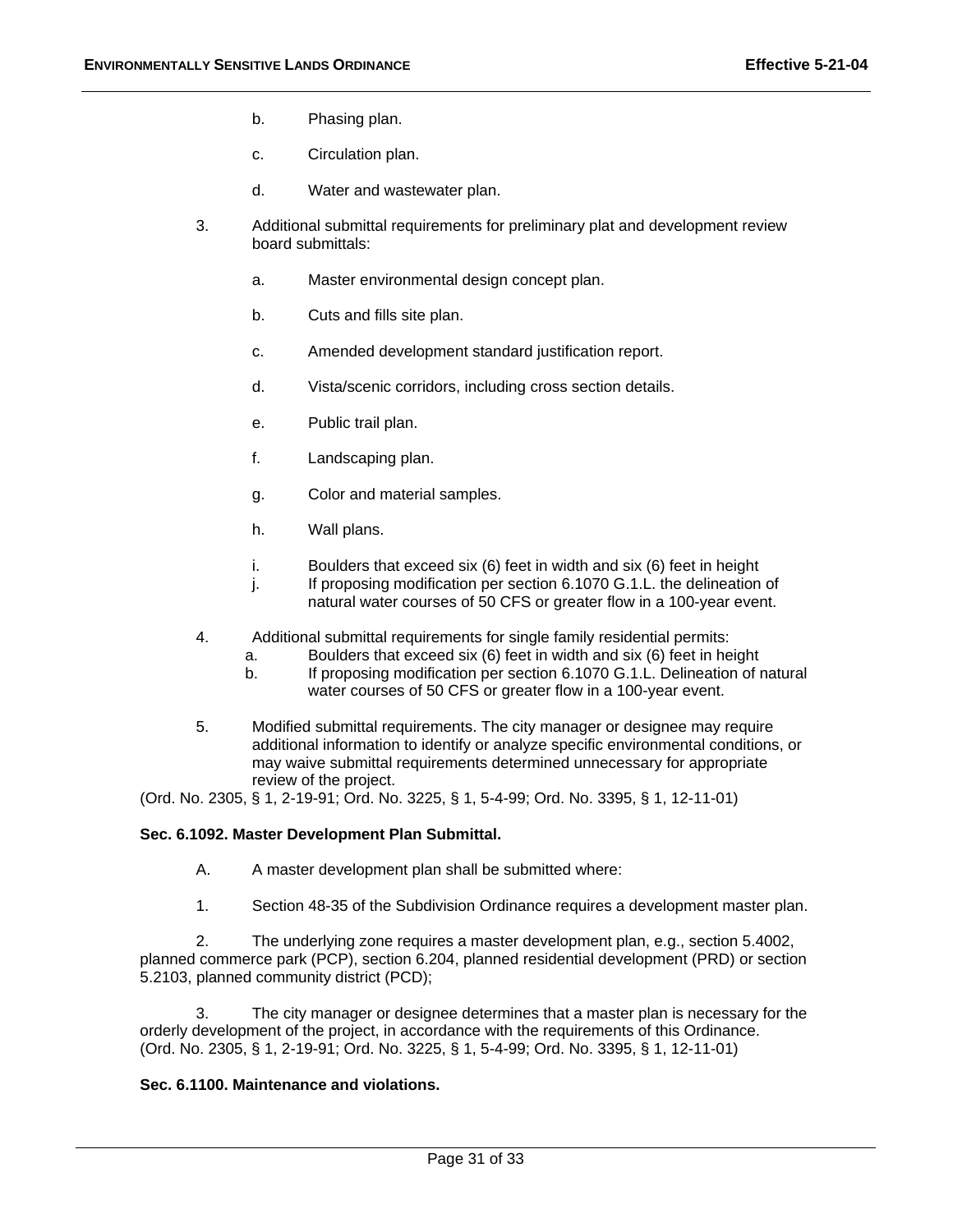A. *Maintenance--Improved areas.* The owner of private property on which grading or other work has been performed pursuant to a grading plan approved under the ESL regulations, shall maintain in perpetuity and repair all graded surfaces and erosion control devices, retaining walls, drainage structures or devices, and planting and ground covers according to specifications established by the city.

B. *Maintenance--Natural Area Open Space (NAOS).*

 1. NAOS shall be permanently preserved in its natural condition to be selfsustaining.

 2. The removal of small amounts of man-made trash and debris that may accumulate within NAOS is permitted.

 3. Clearing, pruning, raking, and landscaping within NAOS areas is prohibited except as provided in subsections 4, 5, and 6 below.

Maintenance of public non-paved trails within NAOS shall be subject to specific approval by city staff.

 5. The removal of man-made dumping piles, and specified invasive, non-indigenous plants and weeds within NAOS shall be subject to specific approval by city staff.

 6. A defensible space will be permitted to be established and maintained around homes in Wildland/Urban Interface and Intermix areas as defined in Section 3.100. The removal of flash fuels, which include invasive annual grasses, for an area of thirty (30) feet from a habitable structure, to provide for fire safety around dwellings, is permitted, but shall not result in the destruction of native plants\* within NAOS.

 7. Dead or dying native plants within NAOS shall be left in place to provide wildlife habitat.

 8. NAOS easements may be released by the Zoning Administrator only to the extent such releases conform to the standards set forth in Section 6.1060F.

\*Native plants include the specific species defined in article V, protection of native plants, section 46-105 through 46-120 of the City Code.

C. *Violations.*

 1. A violation of any provision of the ESL district shall be subject to the violation and penalty provisions in Article I of the Zoning Ordinance.

 2. Upon conviction for a violation of any provision of Section 6.1100. or the conditions of a permit issued hereunder, the court shall impose a fee of fifty dollars (\$50.00) for a preservation fund, in addition to any other fines or penalties.

 3. Funds obtained from this fee shall be used to supplement the city's preservation efforts through deposit into the Trust for McDowell Mountain Land Acquisition. (Ord. No. 3395, § 1, 12-11-01)

#### **Sec. 6.1110. Appeals.**

The applicant may appeal a decision of the city manager or designee to the development review board. The appeal must be in writing, filed with the Planning and Development Services Department within fifteen (15) days of the date on which written notice of the decision was mailed